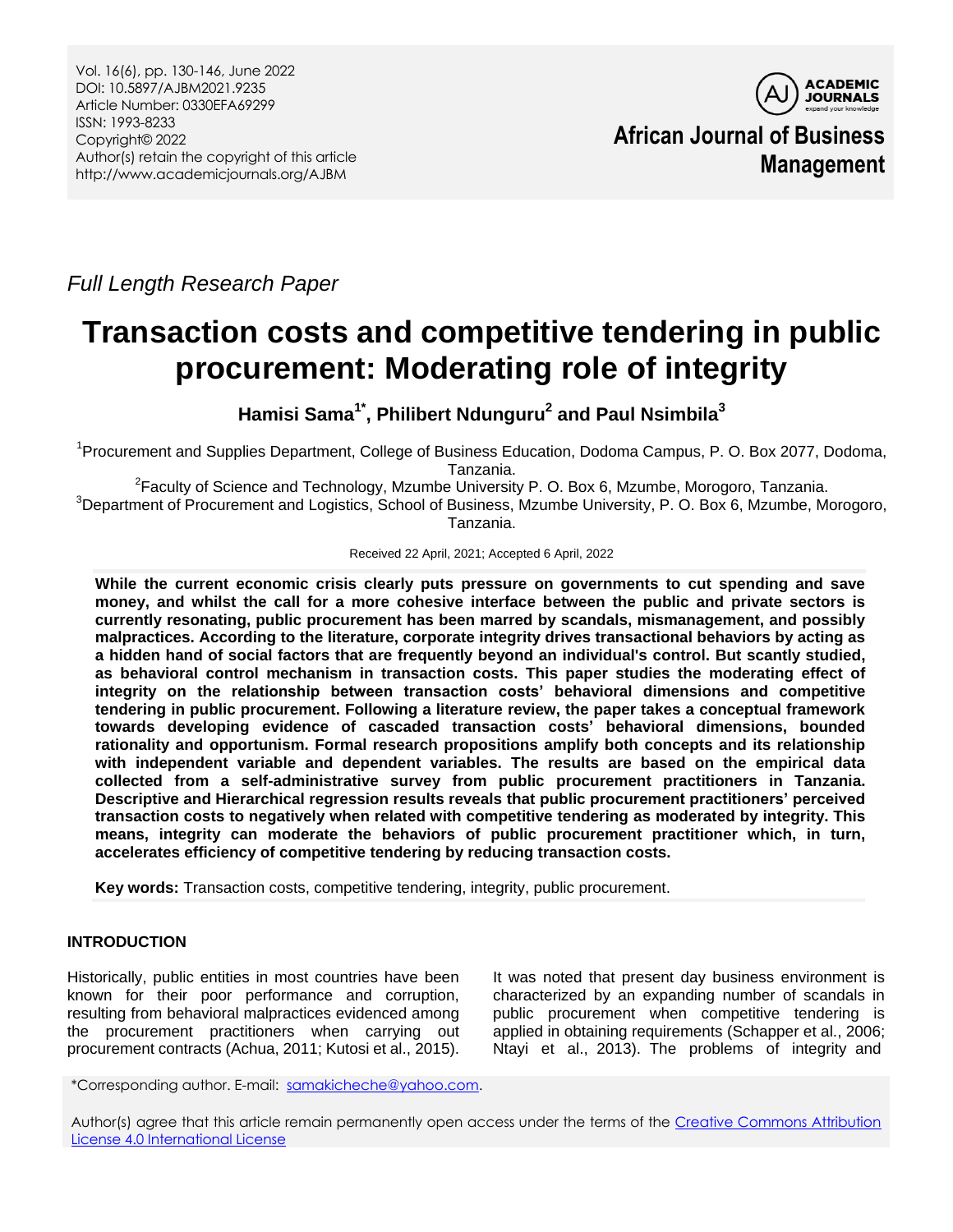competitive tendering implications' on public procurement has been identified by many as not only enormous and complex but also seriously endangered various governments to provide more services with little funds (McCrudden and Gross, 2006; Yakovlev et al., 2015). It was observe that organised and executed procurement process will make it possible for individuals to decrease opportunistic behaviour, diminish bounded rationality as well as reduces transaction costs in competitive tendering (Lingard et al., 1998; Amaral et al., 2009). Otherwise, from the long term perspective, competitive tendering process may fail significantly to promote effective public procurement outcomes (Caldwell et al., 2005; Hensher and Wallis, 2005).

Over the last few decades till recently, there has been growing interest of integrity in public procurement as many authors have been discussing an immediate effect on the public service delivery (Eyaa and Oluka, 2011; Arrowsmith et al., 2000). Starting with the behaviour and morality literature (Cox et al., 2003; Jensen, 2009; Erhard et al., 2008), a solid ground of theoretical and empirical literature has already been set for the use of integrity theories in organisation behaviour. In this way, integrity concept have more and more been adopted and applied in actual business practice.

For that fact, different integrity concepts such as moral standards and values (von Hippel, 2001), transparency (Barnard, et al., 2008), trust (Frankel, 2005), ethical compliance (Eisenbeib and Brodbeck, 2014), and honesty (Frankel, 2005) have been widely used as guidance against malpractices. In some procuring entities are even more successful with the efficiency and performance, and especially ethical compliance (Jibrin et al., 2014; Amemba et al., 2013), mostly due to their higher application of integrity. In effect, integrity is an important factor of efficiency and performance, yet its major role in efficiency and performance in competitive tendering has been largely hidden or unnoticed, or even ignored in reduction of transaction costs. Hence, integrity in competitive tendering has been unrecognized as a most actively researched field, giving public procurement an even more solid theoretical foundation. While several articles have dealt with the concept of integrity (Menzel, 2015); Ugwu, 2018) and brought it to a wider audience (Chesbrough, 2006), a holistic approach to the future disciplines of public procurement has yet to be developed by the scientific community.

Integrity is the perception that another person, group, or entity lives by his word – delivers on promises and enacts the same espoused values (Palanski and Yammarino, 2011; Childers, 2009). In fact, integrity shows perceived pattern of alignment between words and deeds in business transactions (Prottas, 2008; Palanski et al., 2011). Different empirical studies have shown powerful consequences for the integrity and performance of individuals in business practices, and also that integrity moderates the impact of practitioners'

behaviours on transactional outcomes. Only a few studies have examined antecedents, and fewer still have examined moderated antecedents of integrity in public procurement and behavioral practices. Although initial terrain has been scantly sketched out by early studies, there is much yet to learn about the workings of moderation effect of integrity on transaction costs in competitive tendering.

The debate over transaction costs on competitive tendering issue is crucial, as clarity over the challenges and objectives of the integrity in procurement process is critical to the delivery of satisfactory outcomes because competitive tendering on public procurement are estimated around 1.6% of the contract value (Musanzikwa, 2013; Jurčík, 2014). Such costs are borne by all participants in the procurement process, including suppliers and procurement regulators, in addition to public customers. According to Jurčík (2014) existence of transaction costs in public procurement is based on imperfect contracts are due to the limited rationality of individuals, and these agreements suffer from necessity of additional costs (bounded rationality) and benefits extension may be carried out by using methods that are not entirely moral, and in some cases even not legal (opportunism). Therefore, understanding the key characteristics of a transaction can help decision-makers improve the design of contracts, organizations, and other governance structures that could reduce competitive tendering and improve the gains from an exchange between buyers and sellers (Williamson, 2008).

For some cases, integrity in actual business practice has been widely recognized as a source of assurance of confidence, efficiency and performance and successful applied on enhancing trust (Kauppi and Van Raaij, 2015), compliance, ethics and professional values (Lennick and Kiel, 2007; Arjoon, 2005). However, public entities in most countries have been known for their poor performance and corruption, resulting from nonadherence to processes and procedures, poor resource utilisation, and malpractices (Amemba et al., 2013; Naidoo, 2012). Nevertheless, researchers have established that integrity constitute an essential element of efficiency of competitive tendering and costs savings in public procurement (Kauppi and Van Raaij, 2015; Merry et al., 2012). This acknowledgement forms central role of on increasing costs such as TCs in a public procurement process results from discontent with cognitive explanations of integrity in CTP (Ntayi et al., 2013, Balogun, 2003). Thus, initiatives of stressing savings with less costs in government tends to be unattainable (Alford and Hughes, 2008; Evenett, 2002). In this way, inventiveness of providing more public services with less public spending is an ongoing challenge most of public procuring entities (Alford and Hughes, 2008; Dean, 2015). Due to insufficient explanations on increasing effect of transaction costs in competitive tendering prevailing situations require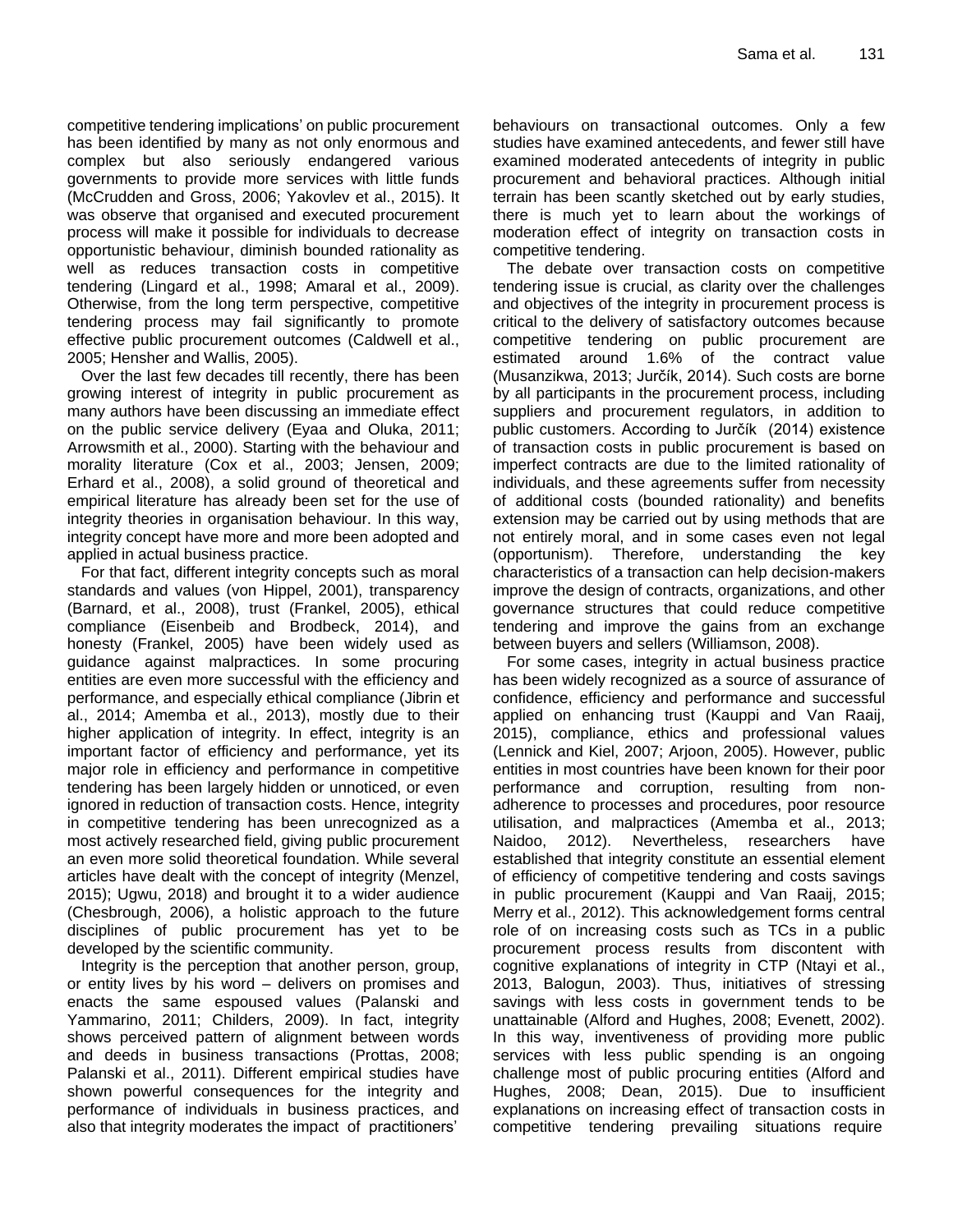scientific enquiry, therefore present study seeks to explore the moderation effect of integrity on transaction costs in competitive tendering.

# **Problem formulation**

It is self-evident that the current economic crisis places a premium on governments cutting spending and increasing savings. With public procurement typically accounting for 10 to 20% of a country's GDP and 65 to 70% of public sector budgets, governments face the challenge of maximizing value while rigorously reducing government spending. On the other hand, while the call for a more cohesive interface between the public and private sectors is currently resonating, public procurement has been plagued by scandals, mismanagement, and possibly corruption (Lodhia and Burritt, 2004; Beth, 2007). As a result, competitive public procurement creates numerous opportunities for both public and private actors to divert public funds for private gain (Adusei and Awunyo-Vitor, 2015; Akaninyene and Mark, 2015).

This demonstrates a lack of integrity, as the majority of government entities' spending is vulnerable to providing fewer services with increased spending.

The present study seeks to explore the linkages between transaction costs, integrity and competitive tendering. Its primary goal is to investigate impact of behavioural dimensions of transaction costs that were scantly investigated in the field of public procurement before – opportunism and bounded rationality. Main attempt is to find a more comprehensive understanding of the relationship between these transaction costs dimensions and competitive tendering and integrity. Its secondary goal is to establish whether integrity plays a mediating role between competitive tendering and transaction costs. Consensus on the importance of affect does not preclude differences, and there is a lively debate concerning the direction of mediation on integrity between transaction costs and competitive tendering as well as the determining nature and relative influence of various individual behaviours when obtaining public requirements.

Integrity translates into the degree to which public procurement practitioners are trustworthy, as bidders and other stakeholders require assurance that they can rely on any information distributed by the procurement entity, whether formally or informally (Bovis, 2006; Hunja, 2003; Beth, 2007; Khan, 2018). Many have identified the problems associated with competitive tendering and its implications for public sector procurement as not only enormous but also complex, and there is a pressing need on the part of various government servants to improve service quality while maintaining integrity. This means that integrity is critical at all stages of the public procurement process.

Literatures have noticed that integrity in business practices acts as hidden hand of social forces often beyond individuals' behavioural control and guides transactional practices (Somera and Holt, 2015; Banks, 2004). The issues surrounding competitive tendering and its implications for public sector procurement have been identified by many as not only enormous but also complex, particularly in light of the pressing need for various government servants to provide substandard services on a shoestring budget.

Thus, in public procurement terms, integrity is critical at all levels. This study is endeavor to reach a more comprehensive understanding of the relationship between transaction costs dimensions on competitive tendering with a special focus on behavioural aspects in public sector. Its secondary goal is to establish whether integrity plays a moderating role between competitive tendering and transaction costs. Consensus on the importance of affect does not preclude differences, and there is a lively debate concerning the direction of relationships between transaction costs dimensions, integrity and competitive tendering as well as the nature and relative influence of various public procurement practitioners' behaviours when obtaining public requirements.

## L**ITERATURE REVIEW AND HYPOTHESIS DEVELOPMENT**

## **Effect of bounded rationality on competitive tendering**

Tendering is a procurement procedure whereby potential bidders are invited to make a firm and unequivocal offer on the price and non-price terms which on acceptance shall be the basis of a subsequent contract (Lysons and Farrington, 2006; Beth, 2007). The aim of using competitive tendering is to reduce costs and improve the efficiency across multiple decisional dimensions (Ayoti, 2012; Rivasplata, 2002). The process of rational decision making in competitive tendering favours logic, objectivity, and analysis over subjectivity and insight. In public procurement, rational model of decision making assumes that individuals will make choices that maximize benefits and minimise any costs in competitive tendering (Uzonwanne, 2016; Hansson and Holmgren, 2011). Moreover, it is likely that the decision connections will never be entirely specified because humans are complex beings, as are the organisations and social systems they inhabit (Jones, 2017; Bennet and Bennet, 2008). As a consequence decisional linkages in competitive tendering process are likely to be incomplete.

In theory, public procurement process comprises of individuals who are highly organised and thorough rational-comprehensive idealists involving systematically evaluation and ranking of a wide range of alternatives before choosing the best alternatives based on decisional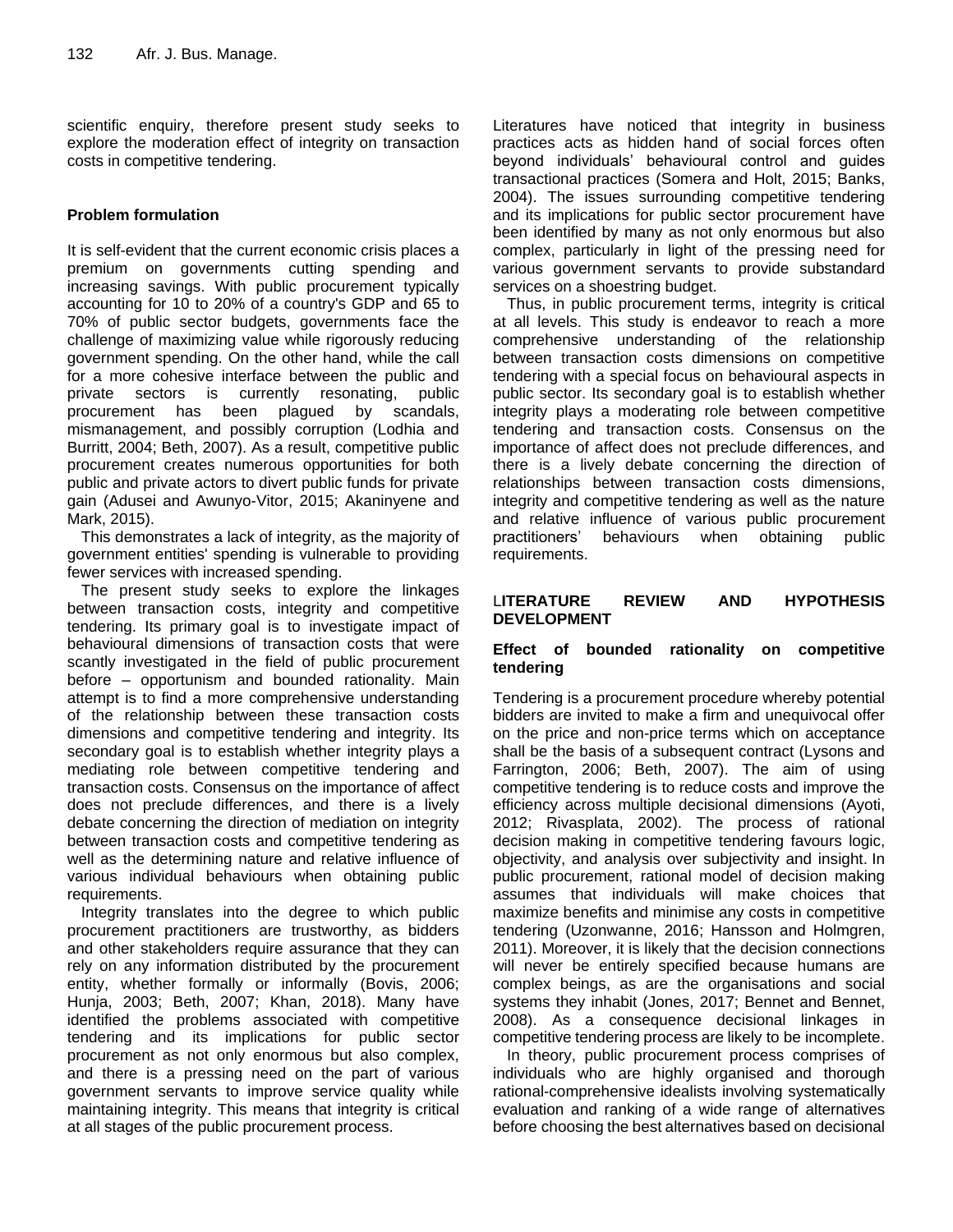criteria (Uzonwanne, 2016; Hansson and Holmgren, 2011).

Consequently, procurement processes requires sound reasoning to cater for well-informed decisions with successful strategies (Steane and Walker, 2000; Rivasplata, 2002). However in practice, decisions are often based on a much more limited range of information and analysis (Tukuta and Saruchera, 2015; Testa, et al., 2016). Thus, under bounded conditions a rational model for competitive tendering is minimal workable in complex situations when bounded by imperfect information, limited intellectual capacities, and a value problem (Gigerenzer and Selten, 2002; Lunenburg, 2010). Thus, in this study it is predicted that:

 $H<sub>1</sub>$ : Bounded rationality will have positive effect on competitive tendering.

## **Effect of opportunism on competitive tendering**

Opportunism is the conscious policy and practice of taking advantage of circumstances – with little regard for principles, or with what the consequences are for others. Opportunism negatively impacts relational exchange tenets in public procurement such as trust, compliance, professional values and ethics. It is manifested in behaviours such as stealing, cheating, dishonesty, and withholding information. Opportunist actions are expedient actions guided primarily by self-interested motives.

However in typical entrepreneurial action, opportunism is about taking advantage of the prevailing situation or circumstances. It involves a degree of flexibility in exploring and taking advantage of the opportunities such as tendering, that situations and circumstances provide profits and strengthen the business. Planned opportunism in real life requires sensitivity to "weak signals," which offers to early evidence of emerging trends from which it is possible to deduce important economic opportunities. There is a need of comprehensive examination necessary in order to understand why procurement practitioners engage in acts of opportunism in competitive tendering. Appreciation on why opportunism in competitive tendering occurs will reveal how to deter it, and this remains a gap in the literature. On the basis of previous studies it is hypothesized that:

 $H<sub>2</sub>$ : Opportunism will positively affect the competitive tendering.

## **Relationship between Integrity and competitive tendering**

On one hand, integrity can have impact on transaction

costs, but, on the other hand, transaction costs also have influence on the type and depth of integrity. The ontological law of integrity portrays the degree that integrity is diminished; the opportunity for performance (the opportunity set) is diminished. This means performance in public procurement transactions such as competitive tendering is easily compromised by ethical dilemma, improper inducement, fear of retaliation, clientlism and administrative secrecy. There seems to be evidence that a higher incidence of adverse events is associated with higher transaction costs (Lingard et al., 1998; Ho and Tsui, 2009).

However, it is agreed that, to build up integrity in competitive tendering, as an investment in transaction costs is necessary. Particularly, in a procurement cycle, interactions between transacting parties in one phase will impact or even determine the next phase of the transaction. Irrespective of the context, the list of integrity indicators that represent areas of activity in the contracting process that fail on integrity is extremely damaging in terms of the weak administrative controls (Tan, 2013), incapability of policy instruments (Georghiou et al., 2014) and improper use of official power (Gaziano, 2000).

Integrity plays two roles in transactions: firstly, through norms and sanctions, integrity may act as a substitute for the formal control system in governing transactions. Secondly, there is evidence that integrity can facilitate the formation of ongoing networks governing economic transactions. Therefore, further review of literature from this research confirm that ethical dilemma (Awuor and Muthoni, 2014), improper inducement (Williams and Quinot, 2007), fear of retaliation (Williams-Elegbe, 2015), clientlism (Osei-Afoakwa, 2012) and administrative secrecy can not only deter formal control system but also formation of ongoing networks governing economic transactions in competitive tendering. Therefore, it is predicted that:

 $H<sub>3</sub>$ : There will be a positive relationship between integrity and competitive tendering.

## **Linking moderation effect of integrity with opportunism in competitive tendering**

Integrity is a concept of consistency of actions, values, methods, measures, principles, expectations, and outcomes (Karthikeyan, 2017). According to OECD (2009) a "negative" approach to define integrity is also useful to determine an effective strategy for preventing integrity violations' in the field of public procurement. In ethics, integrity is regarded as the honesty and truthfulness or accuracy of one's actions. In this paper, integrity can be defined as the condition that occurs when persons adhere to accepted standards, professional values, and practices of the public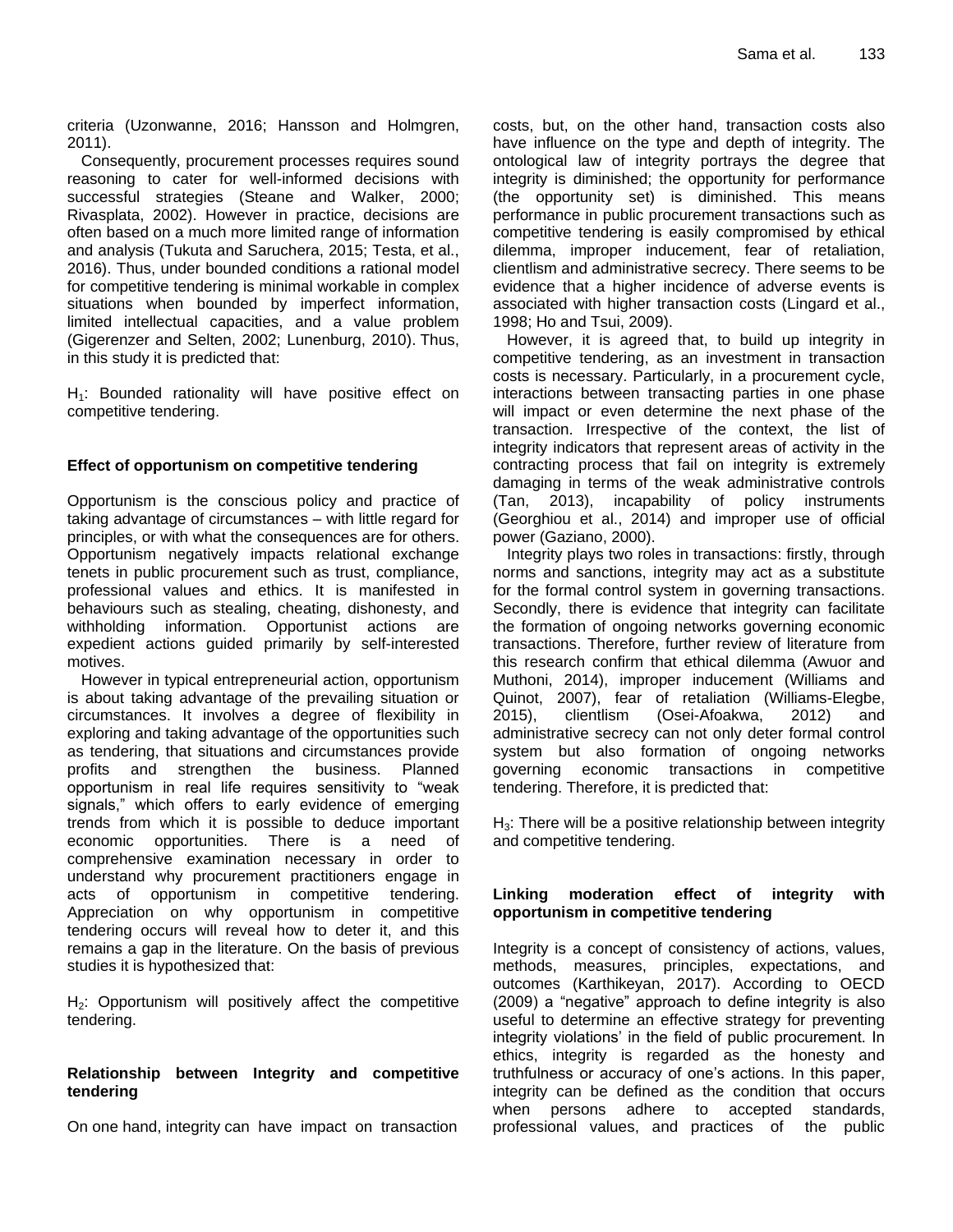procurement community (Udechukwu, 2007; Tukuta and Saruchera, 2015). And consistency of actions and adherence to integrity standards ensures avoidance of anomalies, fraud, and misappropriation of public funds or instances of corruption and helps prevent conflict of interest, collusion, abuse and manipulation of information, inequality, waste and abuse of public resources (Tremblay, 2017; Moorman and Grover, 2009).

Empirical evidence from the literatures exploring the relationship between integrity and performance of competitive tendering emphasizes importance of effective strategy for preventing integrity violations' in the field of public procurement. In overall, higher integrity is associated with higher level of competitive tendering performance. And this call, public procurement practitioners must display personal and professional integrity in competitive tendering (OECD, 2009; Dimitri et al., 2006). When reflecting individual level in public procurement, integrity is more than ethics, it is all about the innate characteristics of an individual (Dunn, 2009; Haack, 2007). In actual facts, integrity is a concept that displays a consistency between actions and values or principles.

The Turknett leadership group notes that individuals of integrity will not twist facts for personal advantage; they are willing to stand up for and defend what is right; they will be careful to keep promises; and they can be counted on to tell the truth. Whereas, a professional is one who willingly "adopts" and consistently applies the public procurement knowledge, skills, and values in accordance with social standards or moral values. Thus, professional integrity thus defines the professional who consistently and willingly practices within the public procurement ethical standards.

According to Barnard, et al., (2008), there are several factors that support and strengthen the integrity: selfmotivation and drive, moral courage and assertiveness, honesty, consistency, commitment, diligence, selfdiscipline, responsibility, trustworthiness, and fairness.

These factors acts as incentives resulting in higher competitive tendering performance and hence reduces opportunistic behaviour. Different authors produce empirical evidence that in public procurement absence of integrity enables integrity violations at a higher rate.

Competitive tendering is often considered to promote competition, provide transparency and give all bidders the opportunity to convey value for money (Ackah et al., 2014; Erridge and McIlroy, 2002). But in some cases opportunism tends to erode trust, and without trust public procurement practitioners are much less likely to continually improving savings –and continually reducing cost in competitive tendering (Ozkan-Tektas, 2014; Huo et al., 2015). Integrity in transaction represent fair and unbiased treatment but partner opportunism goes against the development of mutual trust and the cooperative spirit, accentuating the perception of risk and jeopardizing the interfirm relationship (Das and

Teng, 2001, 2004).

Specifically, integrity represent areas of activity in procurement process comprises of behavioural perspectives necessary for achieving transactional objectives (Heggstad et al., 2010; Akaninyene and Mark, 2015). Usually, decision to effect competitive tendering is a symmetrical process, where the two actors assess procurement situation through information exchange, exploration of mutual needs, definition of content, planning of implementation, and expectation and evaluation of outcomes: efficiency, satisfaction and performance (Mayavi, 2013; Reeves, 2008).

Presence of opportunism can directly affect to a quick and unexpected increase of transaction cost and curtail the competitive tendering performance because parties must engage in legal contacts as a safeguard against opportunism (Ping Ho et al., 2015; Hawkins, 2007).

Thus, opportunism in competitive tendering mainly denotes an imperfect or distorted expose of information, that it would generate mistrusts and limit competition, transparency and value for money in competitive tendering and interrupts the outcomes of exchange relationships (Tadelis and Bajari, 2006; Mantzaris, 2014). This means, participants of competitive tendering having the highest transaction cost are primarily related to absence of integrity (Erridge et al., 1999; Agerberg and Ågren, 2012). If opportunism exists in competitive tendering, the procurement transactions cannot be organized efficiently (Hobbs, 1996; Ackah et al., 2014) and one partner can take advantage of the other, so that victim's partner needs high costs to find and evaluate obtained information (Priyanath and Buthsala, 2017). Therefore, this study proposes the fourth hypothesis in a new context that:

H<sub>4</sub>: Integrity will moderate the effect of opportunism on competitive tendering positively.

# **Linking moderation effect of integrity with bounded rationality and competitive tendering**

The transactional approach considers competitive tendering as the unit of economic analysis and explains the evolution of relationships in competitive tendering as transactions and contracts (Moronda, 2014; Rivasplata, 2002).

Transaction costs analysis highlights the relevance of institutions in procurement markets when characterized by bounded rationality on the part of the procurement practitioners (Seeletse and Ladzani, 2012; Baltos et al., 2018).

Related to this, institutional structure of public procurement acts as a set of rules that determines the individual incentives, volume of transaction costs, and biasness in competitive tendering output (Oluka, 2013; Mwandobo, 2013).

In this manner, institutional and individual structures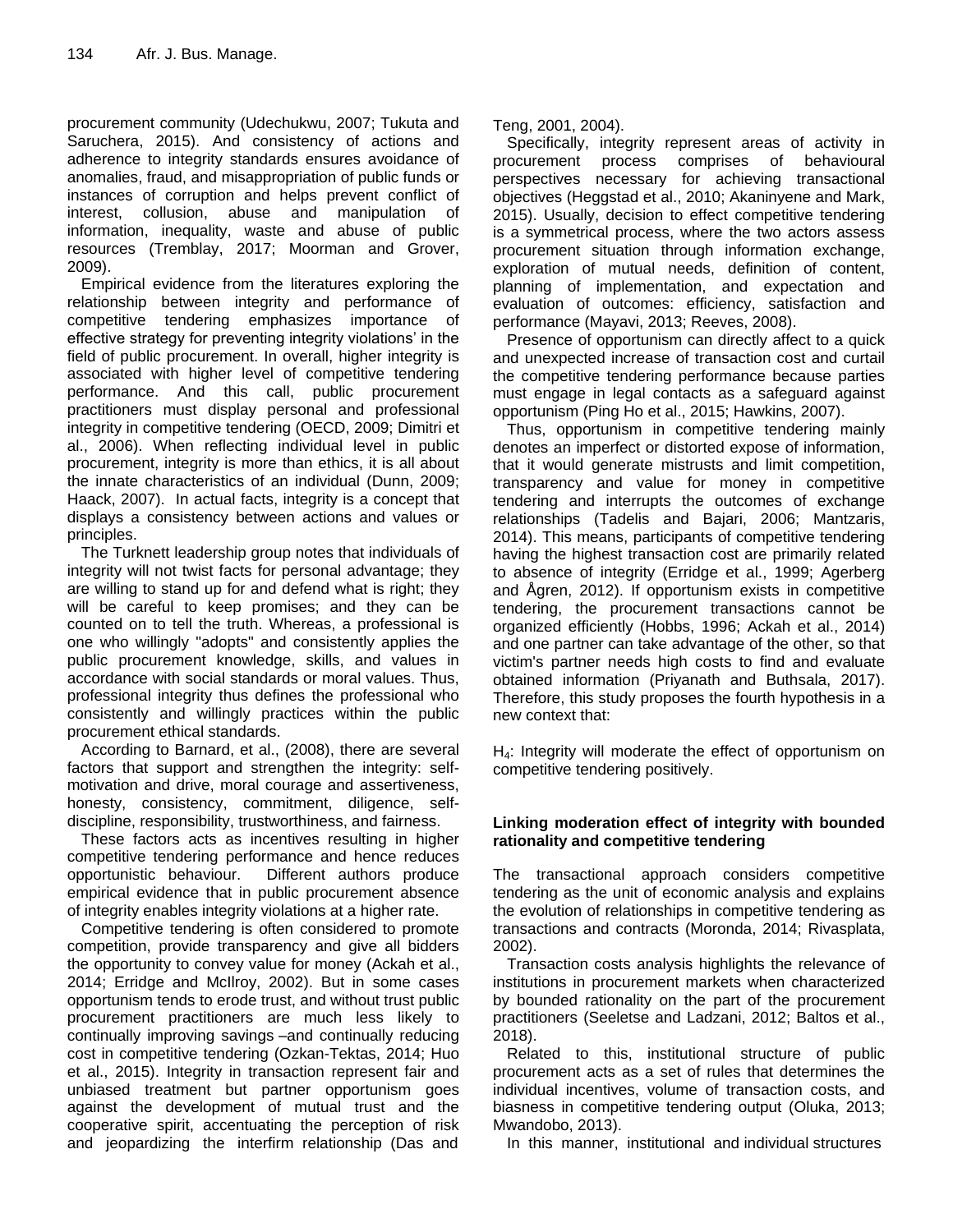can be analyzed, and one of their main function is focused on economizing transaction costs.

Whereby rational economic approach thinks individually, procurement practitioner seeks to maximise utility from limited income derived from rational choice. Rationality in the real world is a complex concept because individuals calculate optimal solutions for every decision and bounded by the lack of knowledge (Gigerenzer and Selten, 2002; Yang et al., 2015). And since the capacity of the human mind to formulate and solve complex problems is very small compared to the size of the problems, whose solution is necessary for objectively rational behaviour in the real world, rationality becomes bounded rationality (Hernández and Ortega, 2019; Valéro, 2015). Thus, according to Shannon et al. (2019) bounded rationality conceives of individuals engaging in competitive tendering as goal oriented but endowed with cognitive and emotional architectures that limit their abilities to pursue those goals rationally. From above explanations, it is understood that in the tensions that exist between institutions and individual, there is a great demand to compete based on incomplete information within the individual conscience.

Individuals in competitive tendering don't utilise ideal decision-making approaches as a result of cognitive limitations in the capacity to understand and oversee complex information as a consequence of difficulties related with impediments in information accessibility (Alam and Pacher, 2000; Mathisen and Solvoll, 2008). This means individuals in competitive tendering are faced with time constraints, restricted access to information, and with 'cognitive limitations' cannot solve problems optimally, but take short-cuts by employing public procurement rules to save on mental processing time and energy (Gelderman et al., 2006; Ngugi and Mugo, 2012).

The reasons that explain the high level of transaction costs in competitive tendering exchange and organisation are the following: firstly, in competitive tendering contracts, situations of VFM are particularly relevant in competitive tendering transactions and furthermore, the unacceptable contract delays and manipulation of contract awards increase different perspectives proffer conflicting opinions on integrity attainment; secondly, in public procurement there are numerous actors and stakeholders involved in a complex decision-making environment with more complex transaction characteristics will require integrity to make them effective over time. The problem of effective competition characterizes a wide range of competitive tendering transactions; thirdly, the ineffective competition leads to a lower efficiency and a less intense economic provider, such that the relationship between effort and effect becomes quite unclear and competition problems are augmented; and fourthly, the world of public procurement is complex, opaque and it is difficult to observe and measure the different factors of transparency, for example the measure of objects of competitive tendering transaction is really complex and partially subjective.

In order to effectively identify participate in competitive tendering, bidders need as much information as possible (Ackah et al., 2014; Raymond, 2008). A tender that has little to no information on description of requirements can be disqualified as irresponsive, thus providing a clear advantage to the incumbent and anyone else with knowledge of the tender (Erridge and McIlroy, 2002; Cabras, 2011). The asymmetry information together with opportunistic behaviour of any participant in competitive tendering generates not only moral hazard but also adverse selection (Schieg, 2008; Bergh et al., 2019). Henceforth, there is a correlation between competitive tendering in public procurement and bounded rationality as well as broader, positive procurement outcomes (Thai, 2001; Agaba and Shipman, 2007).

For a procurement practitioner to be procedurally rational, it is necessary that procurement decisions result from an appropriate process of deliberation are free to vary according to perceived knowledge and information. In this way bounded rationality form the basis of a potential reason which makes some procurement practitioners to violate favourable integrity decisions when applying competitive tendering. However, presence of tensions between institutions and individual, to compete to compete based on incomplete information within the individual conscience exacerbate conflicting perspectives on conductance of competitive tendering. Therefore, it is proposed that:

 $H<sub>5</sub>$ : Integrity will moderate the effect of bounded rationality on competitive tendering positively.

A hypothetical model, as exhibited in Figure 1, has been developed considering the above literature and hypotheses.

Figure 1 exhibits the integrity moderating model for linking transaction costs and competitive tendering which constitutes the conceptual framework of this study. The conceptual framework of this study includes the impact of moderating effect of integrity to bounded rationality and opportunism on competitive tendering as described earlier.

## **METHODOLOGY**

## **Design and sample**

This study used a non-experimental, predictive survey design. A random sample of 298 respondents working in public procurement in Dodoma was selected. Inclusion criteria incorporated respondents employed public and private sector who are involved in public procurement and specifically on competitive tendering. Of the 298 questionnaires, 174 were sent to public procurement practitioners who were identified as public officials, either through information obtained from the PPRA or by contacting and asking someone associated with the Procuring Entity (usually the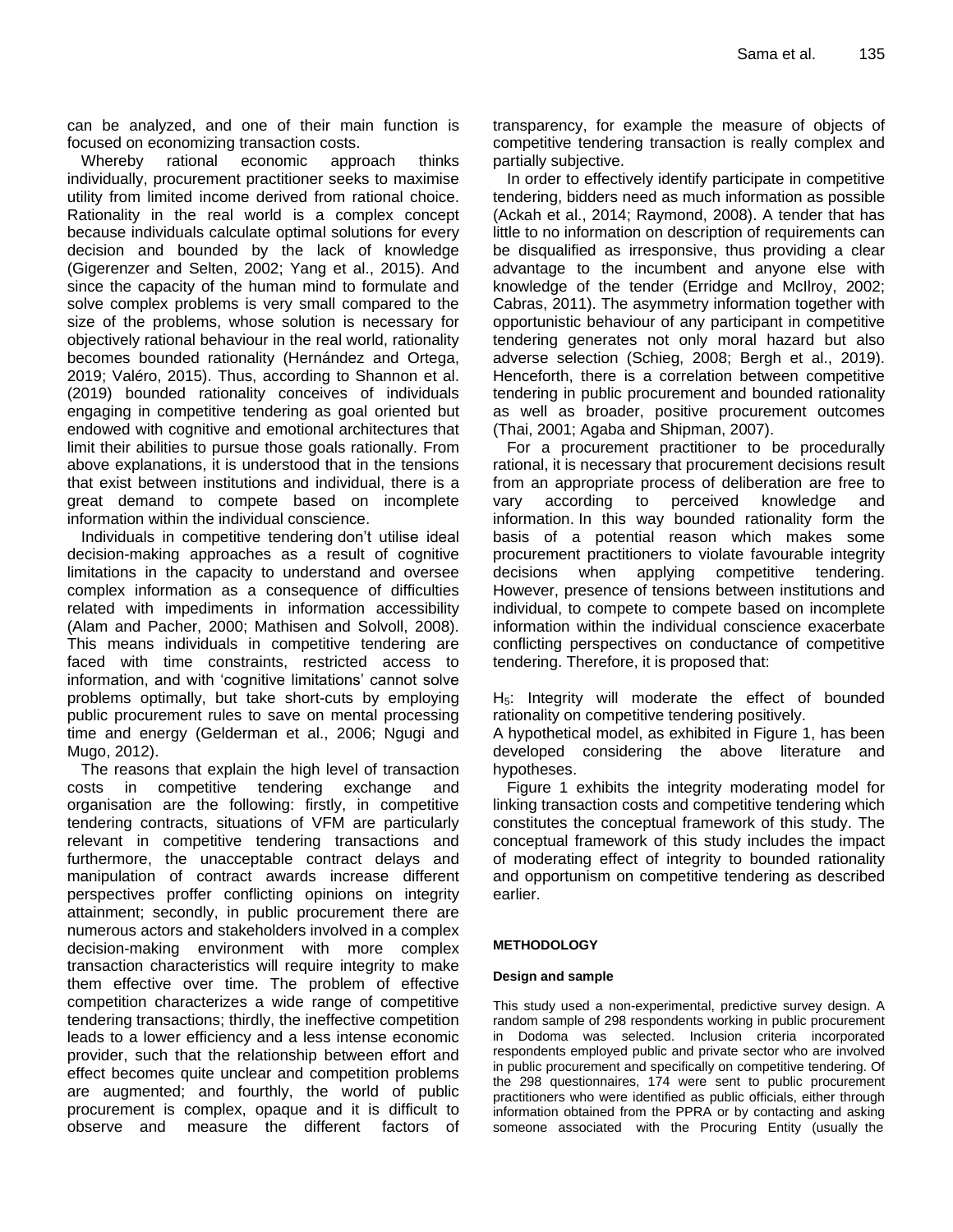

**Figure 1.** Moderating role of integrity on transaction costs and competitive tendering. Source; Authors (2022)

Accounting Officer). A final sample of 220 completed and useable surveys was obtained for a 73.8% response rate. A sample size of at least 200 participants is recommended as sufficient for structural equation modeling (Hu and Bentler, 1995; Kline 2005).

#### **Data collection methods**

This kind of data analysis involves probing of data collected through semi-structured interviews. The survey focuses on the public procurement officials and private sector practitioners who are procuring goods, services and works from public sector. The variables selected in this study are integrity, transaction costs and competitive tendering. Items selected to measure these variables were adopted from previous studies. All the variables were measured using five point likert scale with level  $1=$  strongly disagree and 5=strongly agree.

#### **Measures**

#### *Competitive tendering*

Put simply, competitive tendering is a formal process which results in an "offer" made by a supplier, contractor or consultant in response to an invitation to tender (Brook, 2016; Smith, 2017). Suppliers, contractors or consultants tendering for goods, works or services are often competing amongst themselves and are encouraged to submit most competitive tender.

Competitive tendering should adopt and observe the key values of fairness, transparency, competitive, while ensuring value for money, as well as reinforce the idea of apportionment of risk to the party best placed to assess and manage for the success of public procurement (Brook, 2016; Kang et al., 2018). In competitive tendering transactions and decisions must in all respects be transparency, competitive, and ensure value for money (Ackah et al., 2014; Erridge and McIlroy, 2002). Thus, contracting entities and individuals when participating in competitive tendering are required to justify decisions made and actions taken. Measurements of competitive tendering in this study included the following indicators:

(1) Transparency in public procurement means that information on the public procurement process must be available to everyone:

contractors, suppliers, service providers and the public at large (Lynch and Angel, 2013). Transparency needs to pervade in all steps in of procurement cycle. Transparency in competitive tendering enables processes and decisions to be monitored and reviewed, helps ensure that decision-makers can be held accountable and also helps open public procurement to more competition (Wang and Rosenau, 2001; Raymond, 2008). According to Jeppesen (2010) and Thai, 2017) there is little doubt that under the right circumstances increased transparency in public procurement can lead to greater accountability, better service delivery and, ultimately, less waste of public resources. With the adoption of transparency in competitive tendering the suppliers, contractors or consultants benefits from a level playing field, predictable business environments and a reduction in risk.

(2) Value for money is the core principle underpinning public procurement. Asare and Prempeh (2016) posited that value for money refers to the optimum combination of "whole life cost" and "quality" to meet the customer or the end-users requirement of the procured goods or service under consideration and usually reflected in the price of the item procured. In most cases value for money is not about achieving the lowest price; it is about achieving the optimum combination of whole life costs and quality (World Bank, 2003). In competitive tendering, principle of value for money requires a comparative analysis of all relevant costs and benefits of each proposal throughout the whole procurement cycle (wholeof-life costing). Basically, Manu (2005) asserted that, value for money is enhanced in public procurement by: encouraging competition by ensuring non-discrimination in procurement and using competitive procurement processes; promoting the use of resources in an efficient, effective and ethical manner; and making decisions in an accountable and transparent manner.

The Victorian Government (2019) viewed that value for money is the achievement of a desired procurement outcome at the best possible price - not necessarily the lowest price - based on a balanced judgment of financial and non-financial factors relevant to the procurement. In order to be in the best position in determining value for money when conducting a procurement process, request documentation needs to specify logical, clearly articulated, comprehensive and relevant conditions for participation and evaluation criteria which will enable the proper identification, assessment and comparison of the costs and benefits of all submissions on a fair and common basis over the whole procurement cycle that is fit for purpose and meets specification. Assessment of bids should be conducted in relation to a published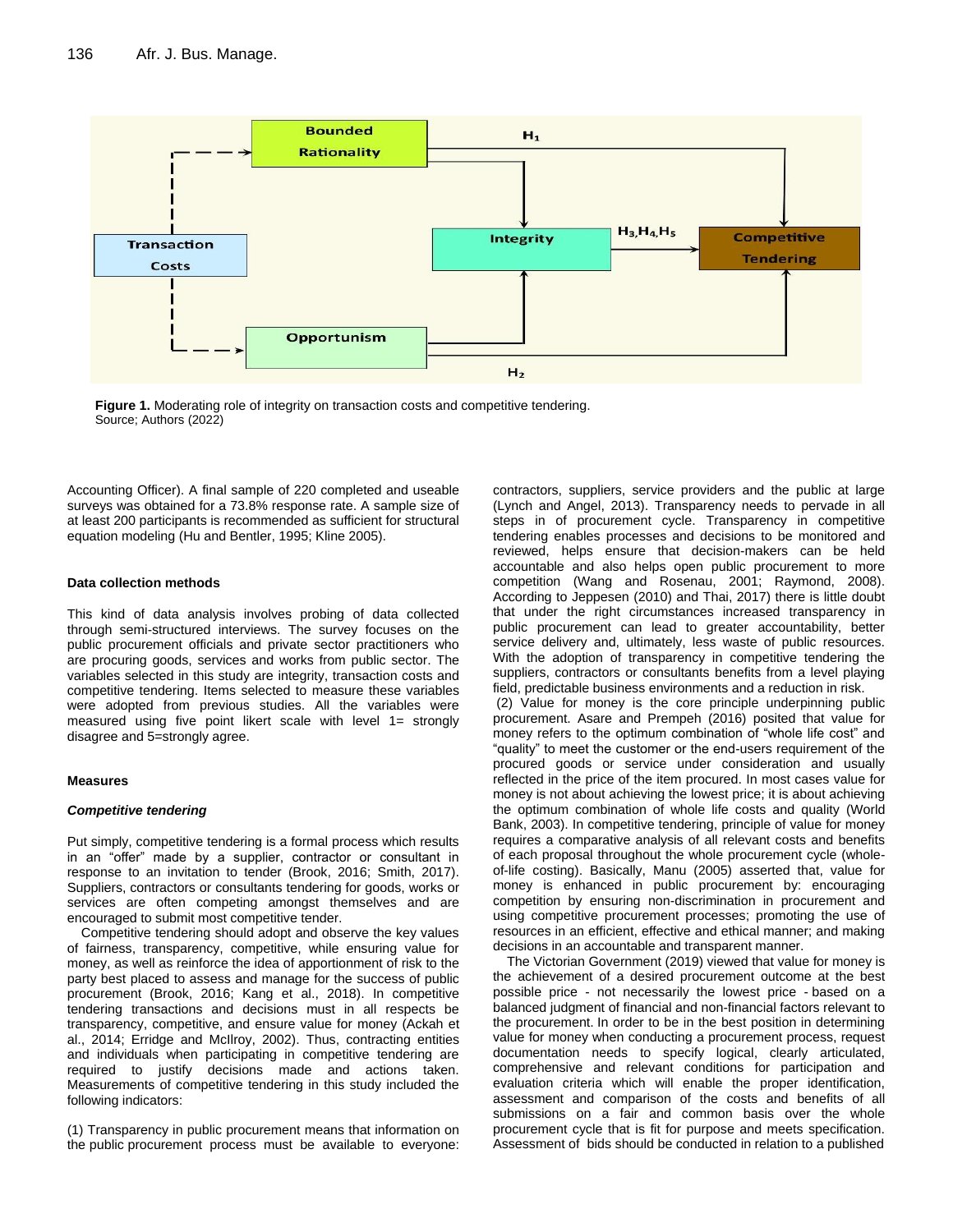set of evaluation criteria, which must be relevant to the subject matter of the contract, and any added value that justifies a higher price must flow from these defined criteria (Office of Government, 2007).

At the heart of the concept of value for money, are three critical elements namely economy, efficiency and effectiveness. This is often described in terms of the 'three Es':

*Economy:* Explores whether specific inputs are acquired at the lowest cost and at the right time (doing things at a low price at the right time).

*Efficiency:* This refers to how productively inputs are translated into outputs. It further means that there should be maximum output with little cost (doing things the right way with reasonable effort).

*Effectiveness:* The extent to which outputs achieve the desired outcomes (doing the right things to meet procurement objectives).

**3) Competition** between bidders provides the means for ensuring that public entities, and ultimately society as a whole, obtain the benefit of the best offers in terms of price, quality and innovation of the goods and services eventually purchased (Sanchez-Graells, 2011). According to Guide on Public Procurement and Competition (2011) most procurement arrangements are set up through a mechanism that lies between the extremes of buying in an open market and negotiating a specific contract. Promoting competitive practices and adopting measures to mitigate corruption, seems to be the most plausible solution to enhance efficiency in the public procurement process of competitive tendering (Søreide, 2002; Achua, 2011; Valéro, 2015). The basic idea behind this principle is that competition leads to reasonable price, quality and is good for the economy; consequently, the public procurement process should not be manipulated to give preference to any particular firm(s) or individual(s).

Competition concerns arising from public procurement are largely at the need to tackle anticompetitive practices and avoidance of publicly-created distortions of competition as a result of the exercise of buying power by the public sector, or the creation of regulatory barriers to access public procurement markets (Graells, 2016; Broms et al., 2019).

Competitive tendering has very clear common value elements as cost of providing a particular service is very often identical or very similar for all participants (Ackah et al., 2014; Lynch and Angel, 2013). A rule of thumb is that more bidders make for more intense competition, resulting in lower prices and better quality. However, anti-competitive practices such as quoting equal prices and discounts, the rotation of lowest tenderer and contract sharing undermine competition by discouraging the participation of potential bidders and reduce cost savings through inflating tender prices (Qaqaya and Lipimile, 2008; Singh and Dhumale, 2001).

#### *Transaction costs*

Transaction costs**,** these are economic losses that can result from arranging market relationships on a contractual violated by different parties when they find an opportunity thus limiting the authority of contractual relationships. In this study, a transaction cost is a cost incurred in making an economic exchange of goods, works or services, or in other words the cost of participating in a procurement transaction. The level of transaction cost depends on certain institution within procurement structures and system of organising a transaction (Rajeh and Rotimi, 2013; Nikolaeva and Pletnev, 2016). Transaction costs have becomes a category of importance because of steadily increasing opportunistic behaviour and bounded rationality in procurement contractual arrangements (Mroczek-Dąbrowska and Gorynia, 2019; Hennart, 2010; Valéro,

2015).

Transaction cost economics seeks to explain why some bids in competitive tendering have many participants and why there are some bids dominated by just a few large suppliers, contractors or service providers (Dowall and Whittington, 2008; Hennart, 2010). Transaction cost suggests that profits and savings in competitive tendering are partly explained by the desire to reduce transaction costs from the market mechanism and concentrate productivity within a transacting firm though human behaviour (Rajeh et al., 2013; Todorova, 2016).

Most of the researchers on transaction costs have indicated how stakeholders are faced with challenges due to the costs incurred during transaction by both parties, these leads to higher cost of procurement, less economic efficiency in the procurement chain system (Yahaya et al., 2019; Jonah, 2018). Essentially, transaction cost as noted by Priyanto et al., 2014) is paid by exchange parties in a non-perfect information stated condition, which participated by opportunistic behaved actors, and providing bounded rationality. This portrays, transaction cost theory has often been used to support the idea that opportunism and bounded rationality can increase imperfection in the economic system (ibid). However, integrity has repeatedly been described as solutions to inefficiencies in the organisation of transactions in complex and uncertain settings (Cordelia, 2006; Somera and Holt, 2015).

Transaction costs scholars have long recognized that transaction costs are strongly influenced by the characteristics of a transaction such as its degree of bounded rationality and opportunism (Dorward, 2001; Rajeh et al., 2013).

According to Carr et al. (2007), Transaction costs are incurred through the processes of information searches required to make decisions, along with those of negotiating, monitoring, and enforcing agreements. The existence of bounded rationality and opportunism create confusion among suppliers, service providers and contractors as to what they are paying for, leading to increased distrust of the competitive tendering, rather than fostering greater trust and confidence (Thomassen et al., 2016; Augier, 2016; Gigerenzer and Selten, 2002). This means, in competitive tendering, transaction costs will limit potential savings from public tendering because of problems associated with bounded rationality and opportunism (Thomassen et al., 2016; Parker and Hartley, 2003).

According to the transaction costs economy (TCE) literature, the problem of economic organization entails the planning of governance structures that have the purpose and effect of economizing on bounded rationality while safeguarding transactions against the threat of opportunism. In this study, we are interested in understanding buyer behavior by drawing on the main notion of behavioral decision-making, and in particular bounded rationality (Simon, 1947) and the related concept of opportunism (Hodgson, 2004). Measures of transaction costs in this study included the following indicators:

#### **Opportunism**

Opportunism as defined by Williamson (1975) is the lack of candor or honesty in transactions, to include self-interest seeking with guile. In this study opportunistic behaviour is the use of incomplete or distorted disclosure of information especially to calculated efforts to mislead, distort, disguise, obfuscate or otherwise confuse participants of competitive tendering. The aim of opportunism is to realize the individual advantage while disregarding the interests of others (Hodgson, 2004; Furrer et al., 2013). In opportunism, the participants in competitive tendering will try to lower their trust thus failing to fulfill promises or obligations (Tyler, 2001; Merry et al., 2012).

In competitive tendering, opportunism is the practice of taking advantage of circumstances – with little regard for principles or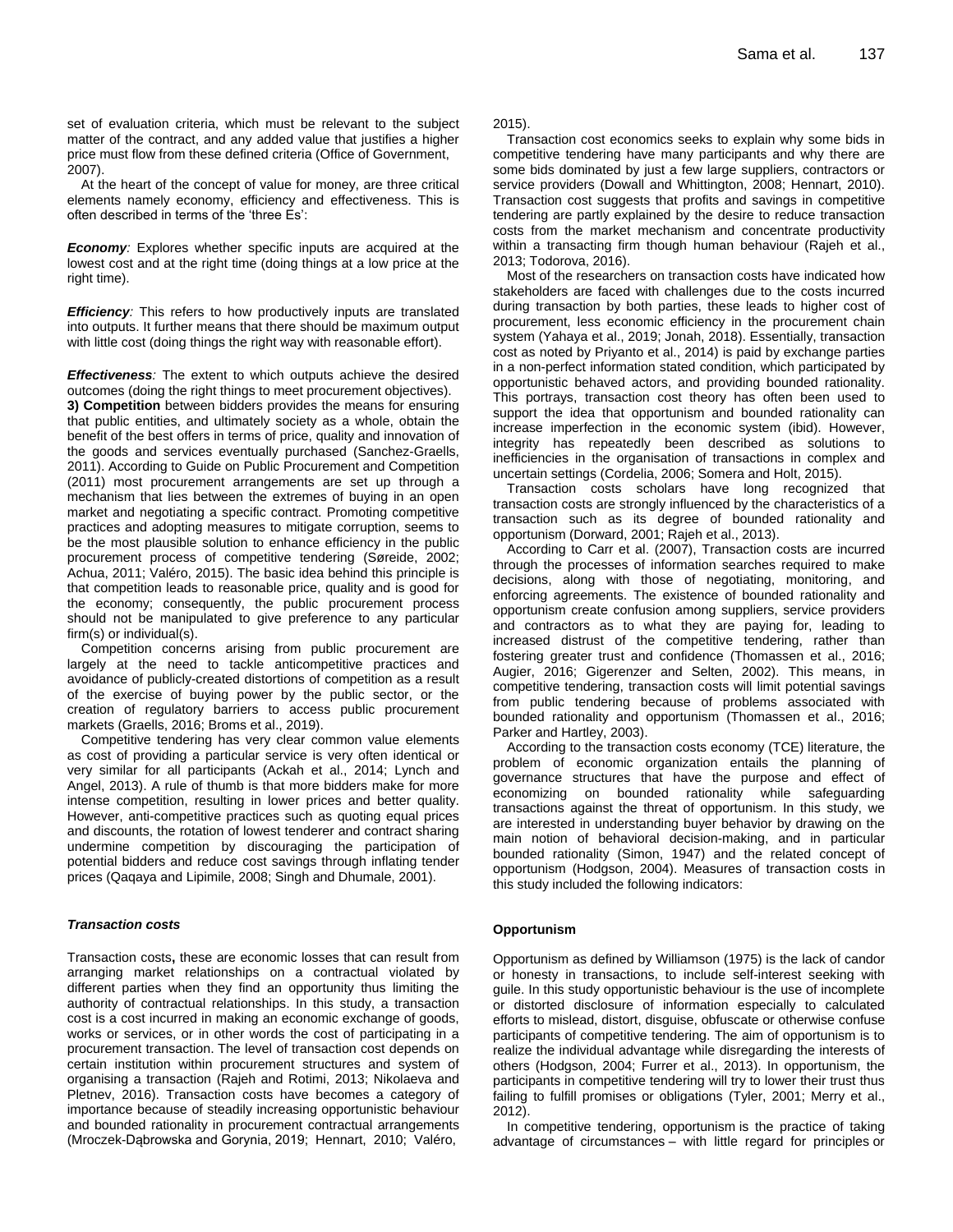with what the consequences are for others (Onder and Erdil, 2017; Kauppi and Van Raaij, 2015; Valéro, 2015). Usually, opportunist actions are expedient actions guided primarily by self-interested motives. Explanations of opportunistic behavior (both for and against) typically focus on the proclivity of exchange partners to engage in deceptive and self-serving behavior (John, 1984; Hill, 1990; Williamson, 1985). Any contractual relationship in competitive tendering usually involves both cooperation between the contracting partners, so that each gets what they want from others, and competition by each party to get the best deal for themselves. So the contractual relationship is normally both selfdirected towards avoidance of selfishness and self-interest.

Threat of opportunism is defined as lack of integrity that a public procurement practitioner will cause unfairness and thereby failing to fulfill procurement promises or obligations. Perceptions of unfairness in the distribution of savings and accrued benefits will increase transaction costs because procurement negotiation will shift to false promises and misrepresenting intentions (Rajeh et al., 2013; Petrovic and Milos, 2011). However, in within competitive tendering settings, many transactions involve multiple decision makers to both sides of transactions. These decision makers include both upper level management as well as lower level operational and technical personnel (Argyres and Mayer, 2007). The main challenge in competitive tendering is how to determine, negotiate, and manage an appropriate governance mode on added complexity in multi-level settings of decision makers manifested by selfishness and self-interest (Ackah et al., 2014; Steane and Walker, 2000).

#### **Bounded rationality**

Bounded rationality, in this study is a notion that portraits the limitations of rational thinking in decision making processes in competitive tendering. Boundedly rational decision making involves non-optimising procedures coupled with inability and unwillingness to follow a reasoned, unemotional and logical approach in decision making (Foss, 2003; Puranam et al., 2015). Usually, public procurement decisions are a kind of decisions and represent a conscious choice, a voluntary act, the final result of deliberation, a decision maker activities, with as object of activity public business. However, capacity of human knowledge is limited, whereby – its collection, storage, organisation and application involves costs and time – and this naturally limits the scope for perfect choices of options by individuals (Holtz, 2005; Ishak et al., 2010).

In most cases, possibility for exchange with other individuals extends the range of options available to individuals. While this increased range of options could further limit an individual's capacity to optimise (places more bounds on perfect rationality), there is also a possibility of opposite recurrence. For example, individuals in competitive tendering may specialise in knowledgerelated activities and some social mechanisms, such as the price mechanism, may reduce the need for gathering of information.

Bounded rationality is the idea of making decisions that are rational, but within the limits of the information available to procurement practitioners' mental capabilities. It was noted that capacity of human beings is limited in relation to knowledge and information which naturally limits the scope for perfect choices when applying competitive tendering in public procurement. The possibility for exchange extends the range of options available to procurement practitioners in competitive tendering. While this increased range of options could further limit procurement practitioners' capacity to optimise thus greater possibility of performing opposite decisions.

For a procurement practitioner to be procedurally rational, it is necessary that procurement decisions result from an appropriate process of deliberation are free to vary according to perceived

knowledge and information. In this way bounded rationality form the basis of a potential reason which makes some procurement practitioners to violate favourable integrity decisions when applying competitive tendering. On the basis of previous studies it is hypnotized that:

#### *Integrity*

Integrity in this study can be asserted as unwavering consistency and persistence to uphold professional values and beliefs. Simply put, integrity is a concept that shows a consistency between actions and values (Rohr, 2008; Tomlinson et al., 2014). Usually, public procurement practitioners involved in the competitive tendering should, at all times, be perceived as honest, trustworthy, responsible and reliable (Kiage, 2013; Caldwell et al., 2005; Handfield, 2014).

Therefore, public practitioners must always keep the rationale of procurement requirement in mind, and strive to ensure they responsibly manage competitive tendering as mandated by the public procurement rules and regulations.

Measurement of the integrity in competitive tendering in this study includes indicators are as follows:

1) Trust is a belief that someone is honest and credible; trust is earned by being honest, having a positive intent, having strong competencies, and a track record of results (Kruse, 2019). In this instance, procurement practitioner must find a way to balance competitive tendering objectives and goals against their end users' needs, while also maintaining trust and credibility in the eyes of the end user.

2) Compliance is a complex responsibility requiring measurement and reporting against a dynamic and seemingly endless array of rules, agreements, standards, regulations, and legislation (Gebler, 2006). In general, compliance is the process of making sure procurement practitioners follow all laws, regulations, standards, and ethical practices that apply to competitive tendering.

3) Ethics in procurement ethics represent collection of moral principles or a set of values dealing with what is right or wrong, good or bad in business transactions (Vallario, 2007; Lager, 2009). Such sets of values are being shared within the business community as well as the society as a whole. Moral ideas are considered to be inappropriate for everyday business dealings and some actions are disregarded due to the strong desire to make profit.

4) Professional values are the principles that guide public procurement practitioner's decisions and actions in career (Roman, 2017; Tabish and Jha, 2011). While those with a strong values system and ethical standards of the highest degree are easily recognizable by their deeds and are intrinsically motivated to do the right thing even when no one is watching. Professional values indicate business-related beliefs or principles that guide professional behaviour (Poorchangizi et al., 2019; Tabish and Jha, 2011). Values may reflect ethics, practices, standards and other norms within a commercial environment.

5) Honesty may be seen as transparency and openness. Honesty in public procurement promotes openness, empowers and enables procurement practitioners to develop consistency behaviour on how to present facts when conducting competitive tendering (Wittig and Jeng, 2005; Kaspar and Puddephatt, 2012). Being honesty implies a refusal to lie, steal, or deceive in any way while adhering to a code of moral values (Kauppi and Van Raaij, 2015; Valéro, 2015). In that manner, honesty involves behaviour of straight forwardness, trustworthiness, loyal, fair, and sincere. Honesty is the literal opposite of dishonesty, and the antonyms such as lying, cheating, theft and insincerity along with criminal-specific traits.

Despite the importance of public procurement, the number of studies that investigate the role of public authorities in integrity is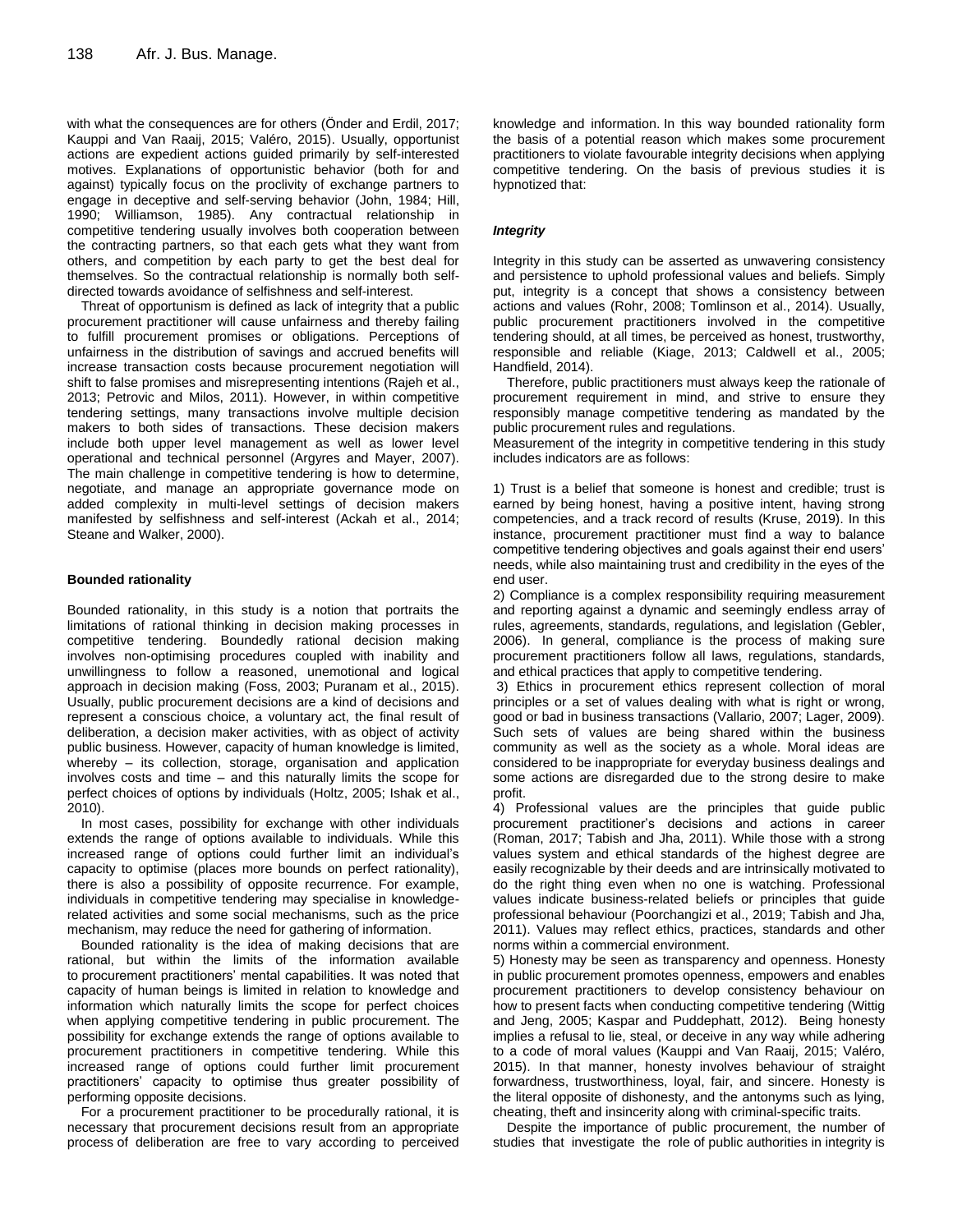still small. Conversely, this may result in gains from public procurement transactions by exploiting a client's integrity and extracting increased economic value from transactions through higher pricing. It is very important that the public procurement function is discharged honestly, trustfulness, and in a manner that secures efficiency in competitive tendering. This means, quality of the outcomes is fundamental in understanding whether integrity is providing value in the competitive tendering in the presence of opportunism and bounded rationality in public procurement.

## **RESULTS**

## **Data normality assumptions**

Before running the regression models and testing the study hypothesis, Kolmogorov-Smirnov test for data normality was applied. The results for the numeric variables show that the data is normal for all the variables at a significance level of 0.05. An inspection of the bi-variate coefficients for the dimensions of integrity, transaction costs and competitive tendering in the correlation matrix reveals that these are well less than unity (range 0.428-0.649) and therefore, not linearly dependent; this simple measure rules out the chances of muticollinearity (Montgomery et al., 2009). It can also be observed from Table 2 that the values of correlation coefficients of study dimensions are less than 0.85 which also provides the evidence of discriminant validity (Hoang et al., 2006; Kline, 2005) and confirm that the problem of multicollinearity does not exist amongst the study dimensions of integrity, TCs and competitive tendering (Jun et al., 2006; Sit et al., 2009). This may be mentioned here that being dimensions of the same construct, these are supposed to be correlated; accordingly the bi-variate correlations among the study dimensions are well above zero.

## **Confirmatory factor analysis**

Prior to hypotheses testing, exploration on whether the three strategies could be distinguished empirically was performed. On that fact, confirmatory factor analyses (CFA) was conducted using the AMOS software package (Arbuckle, 2007) and the maximum likelihood method. The factor model which included each strategy as latent factors, which were indicated by specified items. The latent factors were allowed to correlate. The model suitability for both scales was assessed, and the findings revealed suitable parameters for all indicators:  $GFI = 0.954$ ,  $AGFI = 0.932$ ,  $CFI = 0.959$ , RMSEA = 0.627, chi-square/df =  $3.891$  and TLI=0.801. However, all items loaded significantly on the intended latent factors. Modification indexes showed that no crossloadings were suggested; some correlations between the disturbances were suggested. The convergent and divergent validity of scores on both scales provided evidence in the expected direction.

In this study, confirmatory factor analysis (CFA) is

used to test the reliability of unidimensional and indicator was conducted so as to observe value of construct validity. Either, testing the significance of loading critical ratio, if the value of the critical ratio is greater than the critical value at the 0.05 level of significance (critical values =  $1.96$ ) then the indicators significantly is an indicator of construct validity formed (Ghozali, 2005). Evaluation of reliability construct uses the value of level of reliability which is 0.7 (Ferdinand, 2006). Table 1 shows the test results are constructs reliability unidimensional and show proof of reliability is good.

Table 1 displays the mean scores, standard deviations, and correlations among the study variables. As can be seen in Table 1, opportunism has a significant and positive correlation with competitive tendering (0.458, *p*<0.01). Similarly, bounded rationality was found to be notably correlated to competitive tendering (0.702, *p*<0.01). Integrity also shows a strong level of association with competitive tendering (0.970, *p*<0.01). Thus it can be observed that there is initial support for all of study variables.

## **Hypothesis testing and hierarchical regression analysis**

To test the moderation and the main effect of the study variable, the hierarchical regression analysis was used. The results achieved through the analysis are shown in Table 2. The results indicate that opportunism has a negative but significant effect on competitive tendering  $(\beta = 0.037, p<0.001)$ , therefore Hypothesis 1 is accepted. The relationship of bounded rationality with competitive tendering was found to be significant (β = 0.077, *p*<0.001), hence hypothesis 2 is accepted. Results further indicated that integrity has a significant and positive effect on competitive tendering ( $\beta$  = 0.904, *p*<0.001), therefore hypothesis 3 is accepted. The results of moderated regression analysis show that integrity moderate the relation of opportunism and competitive tendering (β = 0.002, *p*<0.001), in consequence hypothesis 4 is accepted. The moderation outcome of integrity on the relationship of bounded rationality and competitive tendering was found to be significant ( $\beta$  = -0.072,  $p<0.001$ ) therefore hypothesis 5 is also accepted.

Hypothesis 1 predicted that bounded rationality will have positive effect on competitive tendering. Multiple regression analysis testing a main effects model yielded a significant and negative regression of bounded rationality on competitive tendering ( $β = -0.352$ ,  $p <$ 0.001), and consequently not supported. Hypothesis 2 predicted that opportunism will positively affect the competitive tendering. As shown in Basic model 1 (Table 2), multiple regression analysis testing a main effects model shows significant and negative regression of bounded rationality on competitive tendering (β = -0.521, *p* < 0.001) and consequently not supported. Results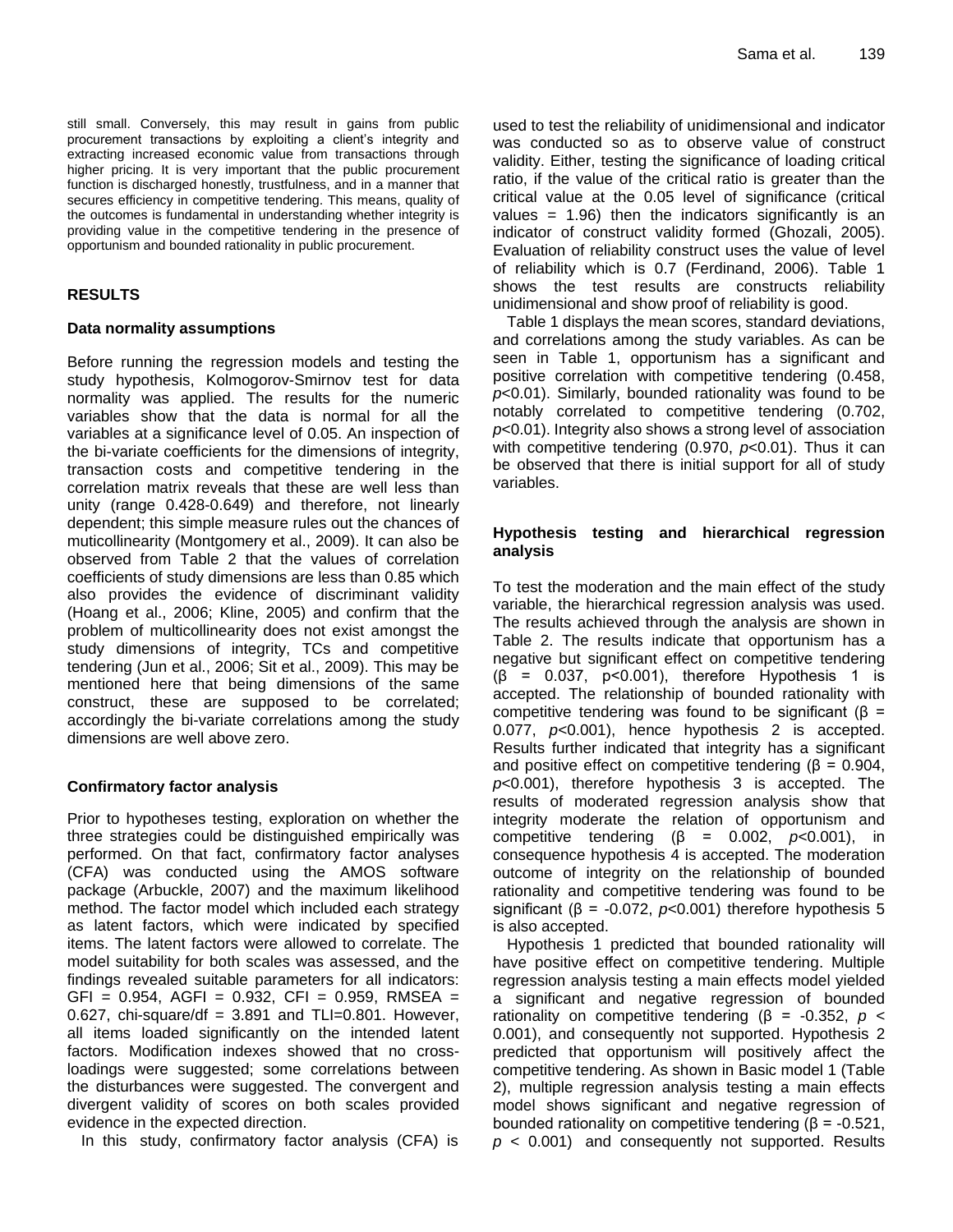**Table 1.** Inter item correlations.

| S/N                  | <b>Construct</b>      |           | 2         | 3         | 4         | 5         | 6         |           | 8         | 9         | 10        | 11       | $12 \,$ |
|----------------------|-----------------------|-----------|-----------|-----------|-----------|-----------|-----------|-----------|-----------|-----------|-----------|----------|---------|
|                      | Trust                 | 1.0       |           |           |           |           |           |           |           |           |           |          |         |
| $\mathbf{2}^{\circ}$ | Compliance            | $0.784*$  | 1.00      |           |           |           |           |           |           |           |           |          |         |
| 3                    | <b>Ethics</b>         | 0.674     | 0.713     | 1.00      |           |           |           |           |           |           |           |          |         |
| 4                    | Professional values   | $0.820*$  | 0.760     | 0.659     | 1.00      |           |           |           |           |           |           |          |         |
| 5                    | Honesty               | $0.759*$  | $0.753*$  | $0.667*$  | 0.665     | 1.00      |           |           |           |           |           |          |         |
| 6                    | Transparency          | $0.528*$  | $0.686*$  | $0.832*$  | $0.764*$  | 567       | 1.00      |           |           |           |           |          |         |
|                      | Value for money       | $0.743*$  | $0.522*$  | $0.713*$  | $0.629*$  | $0.674*$  | $0.671*$  | 1.00      |           |           |           |          |         |
| 8                    | Competition           | $0.569*$  | $0.735*$  | $0.618*$  | $0.768*$  | $0.785*$  | $0.697*$  | $0.735*$  | 1.00      |           |           |          |         |
| 9                    | Bounded rationality   | $-0.692*$ | $-0.567*$ | $-0.572*$ | $-0.658*$ | $0.805*$  | $-0.689*$ | $-0.764*$ | $-0.571*$ | 1.00      |           |          |         |
| 10                   | Opportunism           | $-0.770*$ | $-0.764*$ | $-0.637*$ | $-0.394*$ | $-0.767*$ | $-0.815*$ | $-0.568*$ | $-0.687*$ | $-0.597*$ | 1.00      |          |         |
| 11                   | Integrity             | $0.826*$  | $0.867*$  | $0.697*$  | $0.730*$  | $0.864*$  | $0.764*$  | $0.750*$  | $0.624*$  | $-0.698*$ | $-0.756*$ | 1.00     |         |
| 12 <sup>12</sup>     | Competitive tendering | $0.782*$  | $0.697*$  | $0.783*$  | $0.862*$  | $0.714*$  | $0.697*$  | $0.806*$  | $0.657*$  | $-0.718*$ | $-0.672*$ | $0.758*$ | 1.00    |

Source; Authors (2022).

**Table 2.** Results for main effects and hierarchical regression analyses.

| Variable                     |            | <b>Basic Model I</b> | <b>Basic Model II</b> |       | <b>Basic Model III</b> |       |  |
|------------------------------|------------|----------------------|-----------------------|-------|------------------------|-------|--|
|                              | В          | SE                   | В                     | SE    | В                      | SE    |  |
| Step I: Predictor            |            |                      |                       |       |                        |       |  |
| <b>BR</b>                    | $-0.346$   | $0.054***$           | $-0.062$              | 0.394 | $-0.023$               | 0.371 |  |
| <b>OP</b>                    | $-0.521*$  | 0.093                | $0.177**$             | 0.893 | $0.114*$               | 0.922 |  |
| Step II: Main effect         |            |                      |                       |       |                        |       |  |
| СT                           |            |                      | $0.952***$            | 0.065 | $0.356***$             | 0.061 |  |
| Step III: Interaction effect |            |                      |                       |       |                        |       |  |
| BR x CT                      |            |                      |                       |       | $-0.295***$            | 0.518 |  |
| OP x CT                      |            |                      |                       |       | $-0.413***$            | 0.614 |  |
| F                            | 15.864     |                      | 52.893                |       | 49.415                 |       |  |
| $R^2$                        | $0.241***$ |                      | $0.452***$            |       | $0.646***$             |       |  |
| $\Delta R^2$                 | $0.40***$  |                      |                       |       | $0.043**$              |       |  |
| $f^2$ (Effect Size)          |            | 0.514                | 0.678                 |       | 0.852                  |       |  |

OP = Opportunism; BR = Bounded Rationality; CT= Competitive Tendering; IT = Integrity; \**p* < 0.05; \*\**p* < 0.01. \*\*\**p* < 0.001; n = 220. Source; Authors (2022).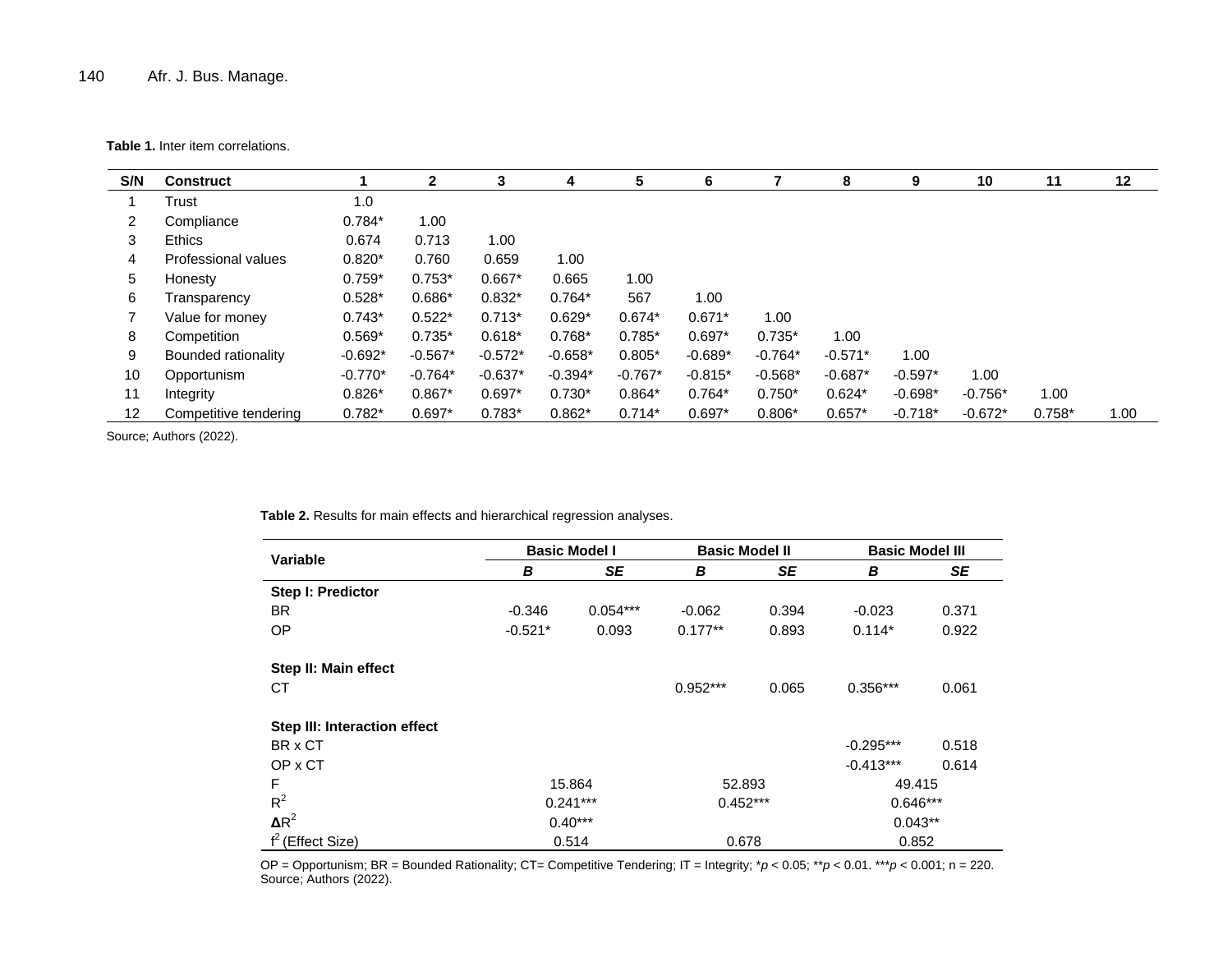further indicated that integrity has a significant and positive effect on competitive tendering  $(\beta = 0.952,$ *p*<0.001), therefore hypothesis 3 is accepted. Hypothesis 4 predicted that integrity will moderate the effect of opportunism on competitive tendering positively and, and Hypothesis 5 stated that integrity will moderate the effect of bounded rationality on competitive tendering positively. Thus, Hypotheses 4 and 5 are supported. As shown in model 3 (Table 2), a significant interaction exists between bounded rationality on competitive tendering  $(\beta = -0.294, p < 0.001)$ , and the explained variance in the model is due to main effects ( $\Delta R^2 = 0.04$ ,  $p$  < 0.001). Similarly, the interaction of integrity with opportunism and competitive tendering shown in model 3 (Table 2) is significant and positive (β = -0.15, *p* < 0.01), and the explained variance in the model is due to effects beyond those due to main effects ( $\Delta R^2$  = 0.02, p < 0.01). For the measure of integrity, the results of hierarchical regression yielded a greater effect of bounded rationality variables (Step 2) [*B*=-0.882,  $R^2$ =0.372,  $\Delta R^2$ =0.732].

Entering the effects of each integrity dimension into the regression equation (Step 2) yielded a significant increase in the explained variance  $[F = 11.50, p<0.0001]$ , Δ*R*<sup>2</sup>=0.33] with a high efficiency of competitive tendering (*β*=0.782, *p*<0.001), a small contribution of BR (*β*=0.15, *p*=0.053). An identical pattern of results was obtained for opportunism and competitive tendering (Table 2). The effect of integrity variables (Step 1) were greater (Δ*R* 2 =0.12 on the presence of opportunism. The introduction of integrity (Step 3) yielded a significant increase in the explained variance (ΔR<sup>2</sup>=0.649), with a high contribution of competitive tendering and reduction of opportunism (*β*=0.14, *p*=0.058).

## **DISCUSSION**

In this study, it was found that, the support from the previous literature from presented results that bounded rationality has a considerably negative effect on competitive tendering. This is in line with the study of Foss (2003) and Puranam et al. (2015) who observed that bounded rationality involves non-optimising procedures coupled with inability and unwillingness to follow a reasoned, unemotional and logical approach in decision making process. Similarly Holtz (2005), and Ishak et al. (2010) observed that capacity of human knowledge is limited, whereby – its collection, storage, organisation and application involves costs and time – and this naturally limits the scope for perfect choices of options by individuals. Results signified that opportunism has a significant effect on competitive tendering which is same as hypothesized. The authors found support for our findings from Rajeh et al. (2013), Petrovic and Milos (2011) study who found that perceptions of unfairness in the distribution of savings and accrued benefits will increase transaction costs because procurement

negotiation will shift to false promises and misrepresenting intentions. Studies of Ackah, *et al*., (2014), Steane and Walker (2000) found that the main challenge in competitive tendering is how to determine, negotiate, and manage an appropriate governance mode on added complexity in multi-level settings of decision makers manifested by selfishness and self-interest.

From the statistical data analysis it was observed that practitioner's level of integrity has significant negative effect on competitive tendering. It is also found that integrity guides practitioners to attain procurement goals and can construct immoral friendly relationship among participants in procurement process (Lynch and Angel, 2013; Darabad, 2017). In this paper, integrity is found by five factors which are trust, compliance, ethics professional values, and honesty**.** Poor integrity in public procurement can be a source of negative practitioner behavioral outcomes like corruption, collusion and bid rigging (Beth, 2007; OECD, 2009). From the data analysis it was found that integrity has significant effect on competitive tendering and bounded rationality. And also integrity has significant impact on association between competitive tendering and opportunism. These results were opposite of our prediction. It can be argued that existence of bounded rationality and opportunism in procurement transaction is a source of impractical behavioural to procurement practitioners. So, integrity itself may discourage practitioners to attain transparency, competition and value for money outstandingly. In a study by Ryan and Deci (2000) argued that highly integrity employees have tendency to be self-driven and they like to make their own rules to perform the tasks. Driving support from this finding is assumed that integrity may serve well independently at the same time buffer or magnify its effect on TCs and increase efficiency of competitive tendering in public procurement.

## **Conclusion**

The purpose of this paper was to examine moderating effect of integrity on transaction costs dimensions and competitive tendering. The objective was to bridge the gap between the literatures on effects behavioural aspects of transaction costs on competitive tendering. Generally, from the study results and findings, it can be concluded that to evaluate effects of integrity in competitive tendering, there is a need to determine the nature and sources of transaction costs in procurement procedures and, in particular, to see whether the occurrence transaction costs represent underperformance or inherently non-facilitative. However, efficiency gains of competitive tendering will generate net economic benefits to society from the better use of integrity in competitive tendering after taking into consideration existence of opportunism and bounded rationality.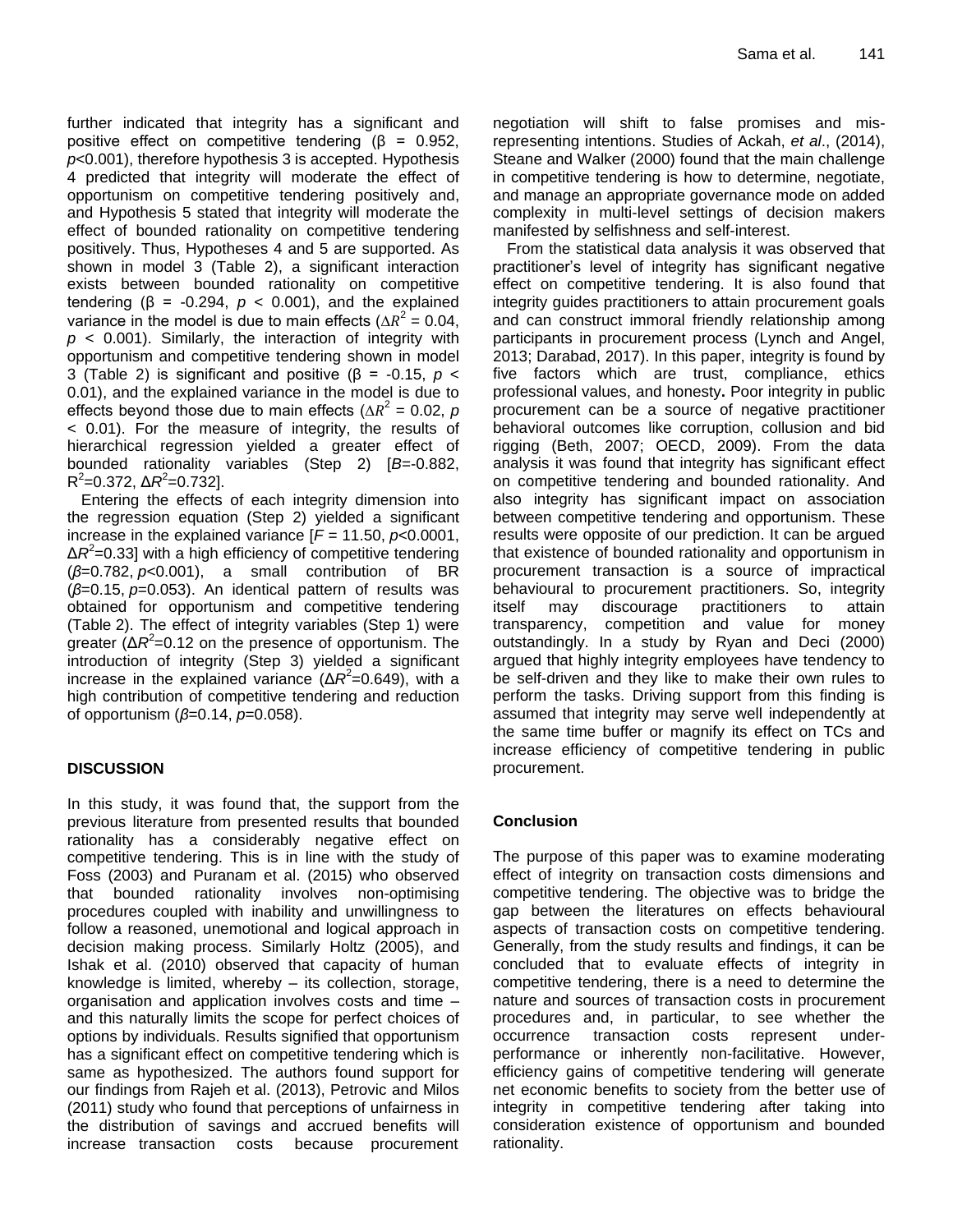By moderating transaction costs in competitive tendering by using integrity the study showed that it is possible and reasonable to consider a bounded rationality and opportunism simultaneously. In the theoretical discussion, the integrity of public procurement practitioners has gained a central position on enhancing efficiency of competitive tendering. The results fully support this. From the results it was seen that dimensions of integrity have a great effect on bounded rationality and opportunism as well. For example trusts, compliance, honesty, ethics and professional values better explain occurrence of moderation effect of integrity on transaction costs dimensions and competitive tendering.

In addition, the classification of behavioural effects is based on specific individual behaviour as somewhat mentioned in the previous literature. The literature acknowledges that trusts, compliance, honesty, ethics and professional values can change individual behaviour and thus reduces transaction costs in competitive tendering. However, there is a gap in attention on how accommodate different group strategies and perceptions when working together.

Moreover, most literature on public procurement rarely considers bounded rationality and opportunism as generic, mostly infectious surroundings of competitive tendering in public procurement. Little attention is paid to size and other characteristics of the integrity as a moderating factor on bounded rationality and opportunism. The results however suggest that bounded rationality and opportunism features affect competitive tendering. Thus future literature ought not to discuss transaction costs in a too general level but to take its characteristics into account. More attention should be paid to the bounded rationality and opportunism in competitive tendering, the behavioural relationships between participants and the openness of interfaces.

## **IMPLICATIONS AND FUTURE DIRECTIONS**

This study offers copious implications to knowledge of behavioural factors governing relational exchange in the context of integrity, transaction costs and competitive tendering in public procurement. Initially, this paper extends the familiarity on importance of behavioural relational aspects of competitive tendering in public procurement and contributes to fills the gap in existing literature through empirical evidence. Many scholars explore the effect of behavioural relational as an important tool which affects business performance minimising transaction cost. However, in the public procurement context, lack of indications reflects about the moderation effect of integrity on transaction costs in competitive tendering, particularly in developing countries. The study fills this gap by disclosing empirical evidence providing substantial contributions to empirical knowledge in the field of integrity, transaction costs and competitive tendering.

This study undergoes numerous limitations that should be addressed in future researches. Initially, the study only identifies few dimensions to reflect integrity, transaction costs and competitive tendering. Thus, several dimensions of integrity, transaction costs and competitive tendering have been addressed and identified by various scholars in the literature. Another limitation refers to the fact that the respondents in this survey came from Dodoma which largely relies on behavioural perspectives, which makes it inappropriate to generalize these conclusions to other world places of activity at once. On the other hand, the foremost limitation is the number of participants in our sample  $(n=$ 220), that it examines a very small subset of the total population (N= 978). Though Dodoma is involved in connection with respondents, but there are many other areas in Tanzania where public procurement is prevalent.

Therefore, further study is needed, possibly using a longitudinal case study and qualitative approach in a number of regions, to reveal patterns and the moderation effect of integrity on transaction costs in competitive tendering over time. There is a need to find a better blend and balance of what might be called moderating effect, and knowledge on the technical aspects of competitive tendering with other public procurement principles in different interactions. A welldeveloped systematic methodology is in need to be addressed in imminent researches to measure moderating aspects like transparency, accountability, and competition in a broader viewpoint of not only behavioural factors but also environmental factors.

# **CONFLICT OF INTERESTS**

The authors have not declared any conflicts of interests.

## **Ethical considerations**

This article followed all ethical standards for research without direct contact with human or animal subjects.

## **ACKNOWLEDGEMENT**

The authors would like to thank practitioners and regulators in the field of public procurement for their sincere efforts and expertise. This work would not have been accomplished without their help.

## **REFERENCES**

Achua JK (2011). Anti-Corruption In Public Procurement In Nigeria: Challenges And Competency Strategies. Journal of Public Procurement 11(3):323-333.

Ackah D, Agboyi MR, Adu–Gyamfi L, Enu P (2014). Competitive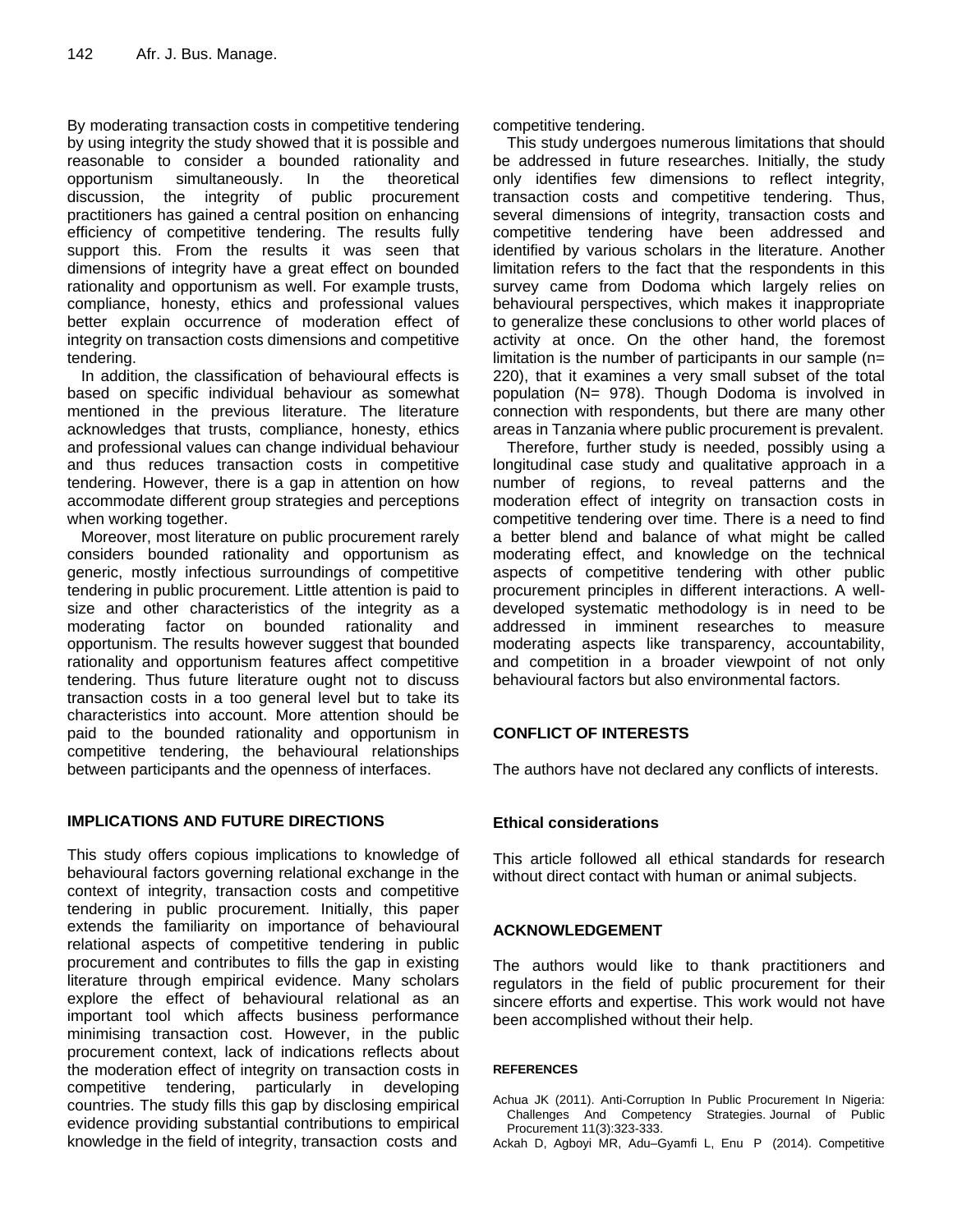Tendering, an Effective Tool in Ensuring Value for Money in Public Sector Procurement: A Case Study at "Ahanta West District Assembly" A District in the Western Part of Ghana. Global Journal of Management Studies and Researches 1(4):186-201.

- Adusei C, Awunyo-Vitor D (2015). Implementation challenges of the public procurement act by selected metropolitan, municipal and district assemblies in the Ashanti Region, Ghana. iBusiness *7*(1):39.
- Agaba E, Shipman N (2007). Public procurement reform in developing countries: The Ugandan experience. Advancing Public Procurement: Practices, Innovation and Knowledge-Sharing 2(4):373-391.
- Agerberg JN, Ågren J (2012). Risk management in the tendering process (A survey of risk management practices within infrastructural construction). Master of Science Thesis in the Masters Programme Design and Construction Project Management, Göteborg, Sweden.
- Akaninyene OU, Mark J (2015). Effect of ethics and integrity on good public procurement system. AFRREV IJAH: An International Journal of Arts and Humanities 4(1):168-176.
- Alam Q, Pacher J (2000). Impact of compulsory competitive tendering on the structure and performance of local government systems in the State of Victoria. Public Administration and Development: The International Journal of Management Research and Practice 20(5):359-371.
- Alford J, Hughes O (2008). Public value pragmatism as the next phase of public management. The American Review of Public Administration 38(2):130-148.
- Amaral M, Saussier S, Yvrande-Billon A (2009). Auction procedures and competition in public services: The case of urban public transport in France and London. Utilities Policy 17(2):166-175.
- Amemba CS, Nyaboke PG, Osoro A, Mburu N (2013). Challenges affecting public procurement performance process in Kenya. International Journal of Research in Management 3(4):41- 55.
- Arbuckle JL (2007). AMOS (Version 7) [Computer software]. Chicago: SPSS.
- Arjoon S (2005). Corporate governance: An ethical perspective. Journal of Business Ethics 61(4):343-352.
- Arrowsmith S, Linarelli J, Wallace D (2000). Regulation public procurement-national and international perspectives. Kluwer Law International BV.
- Asare EN, Prempeh KB (2016). Measures of ensuring value for money in public procurement: A case of selected polytechnics in Ghana. Journal of Logistics Management 5(1):22-31.
- Augier M (2016). Bounded Rationality: In: Augier M, Teece D (eds,). The Palgrave Encyclopedia of Strategic Management. Palgrave Macmillan, London.
- Awuor EO, Muthoni GB (2014). The Influence of Purchasing Maturity on Ethical Procurement in Kenya: A Survey of Procurement Professionals in Kenya.
- Ayoti BN (2012). Factors influencing effectiveness in tendering process in public sector, the case of Nyeri County, Kenya. Doctoral dissertation, University of Nairobi, Kenya.
- Balogun MJ (2003). Causative and enabling factors in public integrity: A focus on leadership, institutions, and character formation. Public Integrity 5(2):127-147.
- Baltos G, Doni L, Balodis J (2018). The international public procurement evolution: new strategic challenges met in collaboration with internal audit advisory services. Academic Journal of Interdisciplinary Studies 7:193-205.
- Banks S (2004). Professional integrity, social work and the ethics of distrust'. Social Work and Social Sciences Review 11(2):20-35.
- Barnard A, Schurink W, De Beer M (2008). A conceptual framework of integrity. SA Journal of Industrial Psychology 34(2):40-49.
- Bennet A, Bennet D (2008). The Decision-Making Process for Complex Situations in a Complex Environment, First chapter in Burstein, F. and Holsapple, CW. Handbook on Decision Support Systems.
- Bergh DD, Ketchen Jr DJ, Orlandi I, Heugens PP, Boyd BK (2019). Information asymmetry in management research: Past accomplishments and future opportunities. Journal of Management 45(1):122-158.

Beth E (2007). Integrity in public procurement: Good practice from A to

Z. Organisation for Economic Co-operation and Development (OECD).

- Bovis CH (2006). Developing public procurement regulation: Jurisprudence and its influence on law making. Common Market and Law Review 43:461.
- Broms R, Dahlström C, Fazekas M (2019). Political competition and public procurement outcomes. Comparative Political Studies 52(9):1259-1292.
- Brook M (2016). Estimating and tendering for construction work. Taylor & Francis.
- Cabras I (2011). Mapping the spatial patterns of public procurement. International Journal of Public Sector Management 24(3):187-205.
- Caldwell N, Walker H, Harland C, Knight L, Zhen J, Wakeley T (2005). Promoting competitive markets: The role of public procurement. Journal of Purchasing and Supply Management 11(5-6):242-251.
- Carr JB, LeRoux K, Feiock R, Shrestha M (2007). Trust, transaction costs, and service production decisions: An institutional collective action explanation. 9th National Public Management Research Conference, Tucson, Arizona.
- Chesbrough HW (2006). Open Business Models: How to Thrive in the New Innovation Landscape. Boston, MA: Harvard Business School Press.
- Childers WH (2009). Transformational leadership and its relationship to trust and behavioral integrity. Saybrook University.
- Cordelia A (2006). Transaction costs and information systems: does IT add up? Journal of Information Technology 21(3):195-202.
- Cox JF, Pearce CL, Perry M (2003). Toward a model of shared leadership and distributed influence in the innovation process: How shared leadership can enhance new product development team dynamics and effectiveness. In: Pearce CL, Conger JA (eds.), Shared leadership: Reframing the How's and Whys of leadership. pp. 48-68.
- Darabad BG (2017). The Principle of Competition–The Key To Public Procurement Regulation. European Journal of Social Sciences Studies 2(6):93-100.
- Das TK, Teng BS (2004). The risk-based view of trust: A conceptual framework. Journal of Business and Psychology 19(1):85-116.
- Dean T (2015). Building Better Public Services: A Guide for Practitioners. Friesen Press.
- Dimitri N, Piga G, Spagnolo G (2006). Handbook of procurement. Cambridge University Press.
- Dorward A (2001). The effects of transaction costs, power and risk on contractual arrangements: a conceptual framework for quantitative analysis. Journal of Agricultural Economics 52(2):59-73.
- Dowall D, Whittington J (2008). Transaction-Cost Economic Analysis of Institutional Change toward Design-Build Contracts for Public Transportation.
- Dunn CP (2009). Integrity matters*.* International Journal of Leadership Studies 5(2):102-125.
- Eisenbeib SA, Brodbeck F (2014). Ethical and unethical leadership: A cross-cultural and cross-sectoral analysis. Journal of Business Ethics 122(2):343-359.
- Erhard W, Jensen MC, Zaffron S (2009). A new model of integrity: An actionable pathway to trust, productivity and value (PDF File of Keynote Slides).
- Erridge A, Fee R, McIlroy J (1999). An assessment of competitive tendering using transaction cost analysis. Public Money and Management 19(3):37-42.
- Erridge A, McIlroy J (2002). Public procurement and supply management strategies. Public Policy and Administration 17(1):52- 71.
- Evenett SJ (2002). The WTO government procurement agreement: an assessment of current research and options for reform. In World Bank conference. Informing the Doha Process: New Trade Research for Developing Economies," Cairo, Egypt.
- Eyaa S, Oluka PN (2011). Explaining non-compliance in public procurement in Uganda. International Journal of Business and Social Science 2:11.
- Foss NJ (2003). Bounded rationality in the economics of organization. "Much cited and little used. Journal of Economic Psychology 24(2):245-264.
- Frankel T (2005). Trust and honesty: America's business culture at a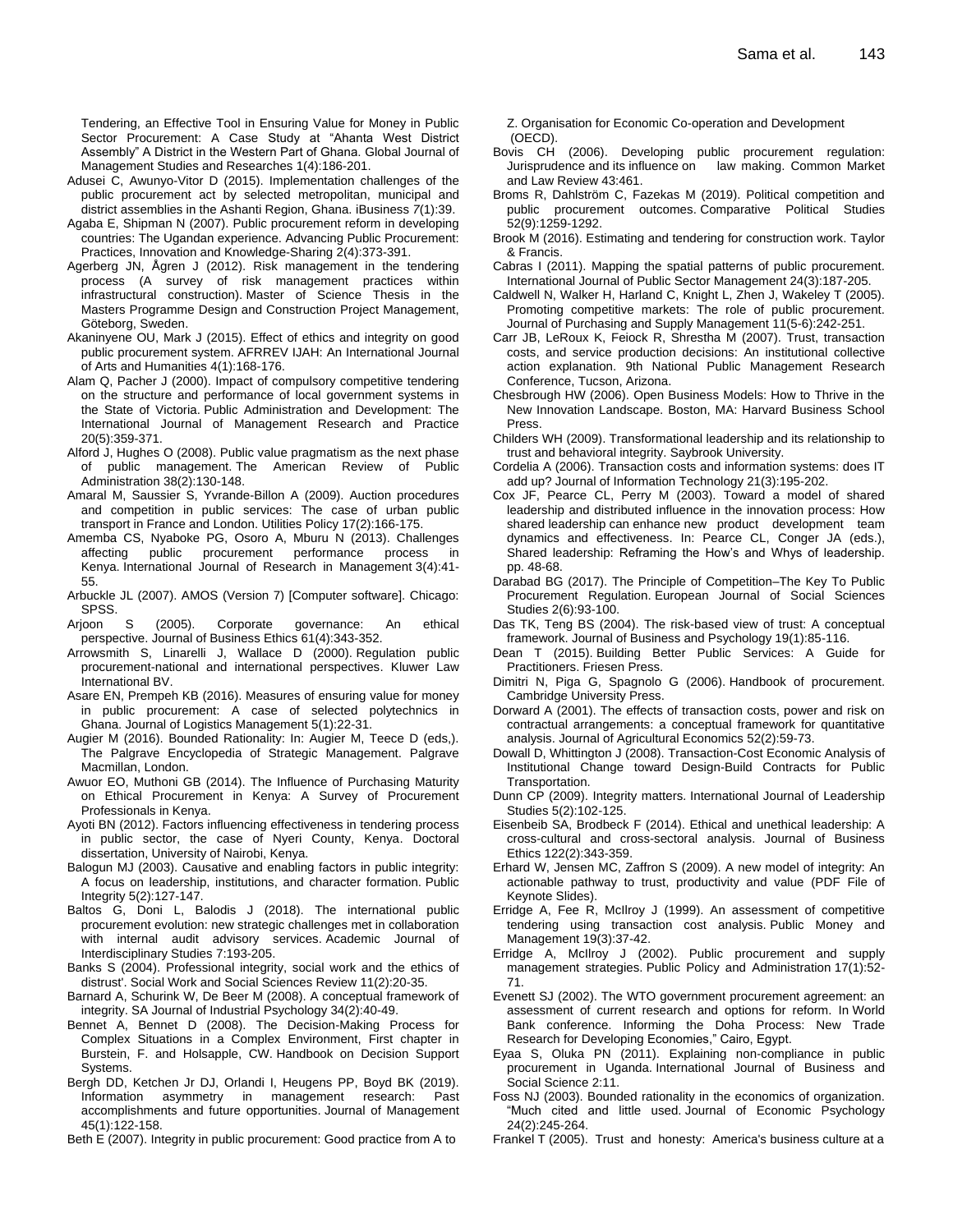crossroad. Oxford University Press.

- Furrer O, Tjemkes B, Aydinlik AÜ, Yaslioglu M, Bas T (2013). The effect of individualism on opportunism propensity in international strategic alliances. working paper, Radboud University, Nijmegen.
- Gaziano TF (2000). The use and abuse of executive orders and other presidential directives. Available at: [https://heinonline.org/HOL/LandingPage?handle=hein.journals/trlp5](https://heinonline.org/HOL/LandingPage?handle=hein.journals/trlp5&div=15&id=&page) [&div=15&id=&page=](https://heinonline.org/HOL/LandingPage?handle=hein.journals/trlp5&div=15&id=&page)
- Gebler D (2006). Creating an ethical culture. Strategic Finance 87(11):28.
- Gelderman CJ, Paul WT, Brugman MJ (2006). Public procurement and EU tendering directives–explaining non‐compliance. International Journal of Public Sector Management 19(7):702-714.
- Georghiou L, Edler J, Uyarra E, Yeow J (2014). Policy instruments for public procurement of innovation: Choice, design and assessment. Technological Forecasting and Social Change 86:1-12.
- Ghozali I (2005). Application of multivariate analysis with SPSS. Semarang: UNDIP Publishing Agency.
- Gigerenzer G, Selten R (2002). Bounded rationality: The adaptive toolbox. MIT Press.
- Graells AS (2016). Public procurement and competition: some challenges arising from recent developments in EU public procurement law. Research Handbook on EU Public Procurement Law. Edward Elgar Publishing.
- Guide on Public Procurement and Competition (2011) Available at: [http://www.icnblog.org/wp-](http://www.icnblog.org/wp-content/uploads/2011/03/GUIA_CONTRATACION_EN_v31.pdf)

[content/uploads/2011/03/GUIA\\_CONTRATACION\\_EN\\_v31.pdf](http://www.icnblog.org/wp-content/uploads/2011/03/GUIA_CONTRATACION_EN_v31.pdf)

- Haack S (2007). The integrity of science: What it means, why it matters. Contrastes: Revista International de Filosofia 12:5-26.
- Handfield R (2014). Role of procurement within an organization: Procurement: A tutorial.
- Hansson L, Holmgren J (2011). Bypassing public procurement regulation: A study of rationality in local decision making. Regulation and Governance 5(3):368-385.
- Hawkins TG (2007). Explaining Buyer Opportunism in Business-to-Business Relationships.
- Heggstad K, Frøystad M, Isaksen J (2010). The basics of integrity in procurement: A guidebook. Chr. Michelsen Institute, Bergen, Norway.
- Hennart JF (2010). Transaction cost theory and international business. Journal of Retailing 86(3):257-269.
- Hensher DA, Wallis IP (2005). Competitive tendering as a contracting mechanism for subsidising transport: the bus experience. Journal of Transport Economics and Policy 39(3):295-322.
- Hernández JGV, Ortega RP (2019). Bounded rationality in decision– making. MOJ Research Review 2(1):1-8.
- Hill CWL (1990). Cooperation, opportunism, and the invisible hand: implications for transaction cost theory. Academy of Management Review 15(3):500-513.
- Ho SP, Tsui CW (2009). The transaction costs of Public-Private Partnerships: implications on PPP governance design. In Lead 2009 Specialty Conference: Global Governance in Project Organizations, South Lake Tahoe, CA, pp. 5-7.
- Hoang LA, Castella JC, Novosad P (2006). Social networks and information access: Implications for agricultural extension in a rice farming community in northern Vietnam. Agriculture and Human Values 23(4):513-527.
- Hobbs JE (1996). A transaction cost approach to supply chain management. Supply Chain Management 1(2):15-27.
- Hodgson GM (2004). Opportunism is not the only reason why firms exist: why an explanatory emphasis on opportunism may mislead management strategy. Industrial and Corporate Change 13(2):401- 418.

Holtz B (2005). Human Knowledge: Foundations and Limits. http://humanknowledge.net ©Brian Holtz

- Hu LT, Bentler PM (1995). Evaluating model fit. In R. H. Hoyle (Ed.), Structural equation modeling: Concepts, issues, and applications. Sage Publications, Inc. pp. 76-99.
- Hunja RR (2003). Obstacles to public procurement reform in developing countries. Public Procurement: The Continuing Revolution, Kluwer Law International pp. 13-22.

Huo B, Ye Y, Zhao X (2015). The impacts of trust and contracts on

opportunism in the 3PL industry: The moderating role of demand uncertainty. International Journal of Production Economics 170:160- 170.

- Ishak NB, Eze UC, Ling LS (2010). Integrating knowledge management and human resource management for sustainable performance. Journal of Organizational Knowledge Management 2010:1-13.
- Jensen MC (2009). Integrity: Without it Nothing Works Rotman Magazine: The Magazine of the Rotman School of Management. Harvard Business School NOM Unit Working Paper No. 10-042; Barbados Group Working Paper No. 09-04.
- Jeppesen R (2010). Accountability in public procurement: Transparency and the role of civil society. United Nations Procurement Capacity Development Centre.
- Jibrin MS, Ejura SB, Augustine NI (2014). The public procurement reforms in Nigeria: Implementation and compliance challenges. Journal of Asian Business Strategy 4(11):149.
- John G (1984). An empirical investigation of some antecedents of opportunism in a marketing channel. Journal of Marketing Research 21(3):278-289.
- Jonah UI (2018). The influence of transaction costs on the Business Performances of Tesco Supermarket. Available at: https://www.semanticscholar.org/paper/The-Influence-of-Transaction-Costs-on-the-Business
	- Jonah/2150b9ec1c8f18f8f45cca7ca0b9d1d7dc1d8bfc
- Jones BD (2017). Behavioral rationality as a foundation for public policy studies. Cognitive Systems Research 43:63-75.
- Jun M, Cai S, Shin H (2006). TQM practice in maquiladora: Antecedents of employee satisfaction and loyalty. Journal of Operations Management 24(6):791-812.
- Jurčík R (2014). Public procurement in the field of public administration in the Czech Republic, selected aspects. WSEAS Transactions on Business and Economics 11(57):615-624.
- Kang BG, Elbashier MMME, Tang L, Jin R, Tang S (2018). Competitive tendering for construction projects in Sudan. Journal of Fundamental and Applied Sciences 10(3S):828-835.
- Karthikeyan C (2017). A Meta Analytical Study on Leadership Integrity: A leadership Ethics Perspective. International Journal Management, IT and Engineering 7(4):240-263.
- Kaspar L, Puddephatt A (2012). Benefits of transparency in public procurement for SMEs. Available at: https://www.gp-digital.org/wpcontent/uploads/2013/10/Benefits-of-transparency-in-PP-for-SMEs.pdf
- Kauppi K, Van Raaij EM (2015). Opportunism and honest incompetence—seeking explanations for noncompliance in public procurement. Journal of Public Administration Research and Theory 25(3):953-979.
- Khan N (2018). Public Procurement Fundamentals: Lessons from and for the Field. Emerald Group Publishing.
- Kiage JO (2013). Factors affecting procurement performance: A case of ministry of energy. International Journal of Business and Commerce 3(1):54-70.
- Kline T (2005). Psychological testing: A practical approach to design and evaluation. Sage.
- Kruse KM (2019). From me to we. [http://www.kevinkruse.com](http://www.kevinkruse.com/)
- Kutosi AM, Moses M, Eya S (2015). Contracting and Behavioural Practices in State Owned Enterprises in Uganda. International Journal of Social Science and Economics Invention 1(01):1-12.
- Lager JM (2009). Overcoming cultures of compliance to reduce corruption and achieve ethics in government. McGeorge Law Review pp. 41-63.
- Lennick D, Kiel F (2007). Moral intelligence: Enhancing business performance and leadership success. Pearson Prentice Hall.
- Lingard H, Hughes W, Chinyio E (1998). The impact of contractor selection method on transaction costs: a review. Journal of Construction Procurement 4(2):89-102.
- Lodhia SK, Burritt RL (2004). Public sector accountability failure in an emerging economy. International Journal of Public Sector Management 17(4):345-359.
- Lunenburg FC (2010). The decision making process. In National Forum of Educational Administration and Supervision Journal 27(4):1-12.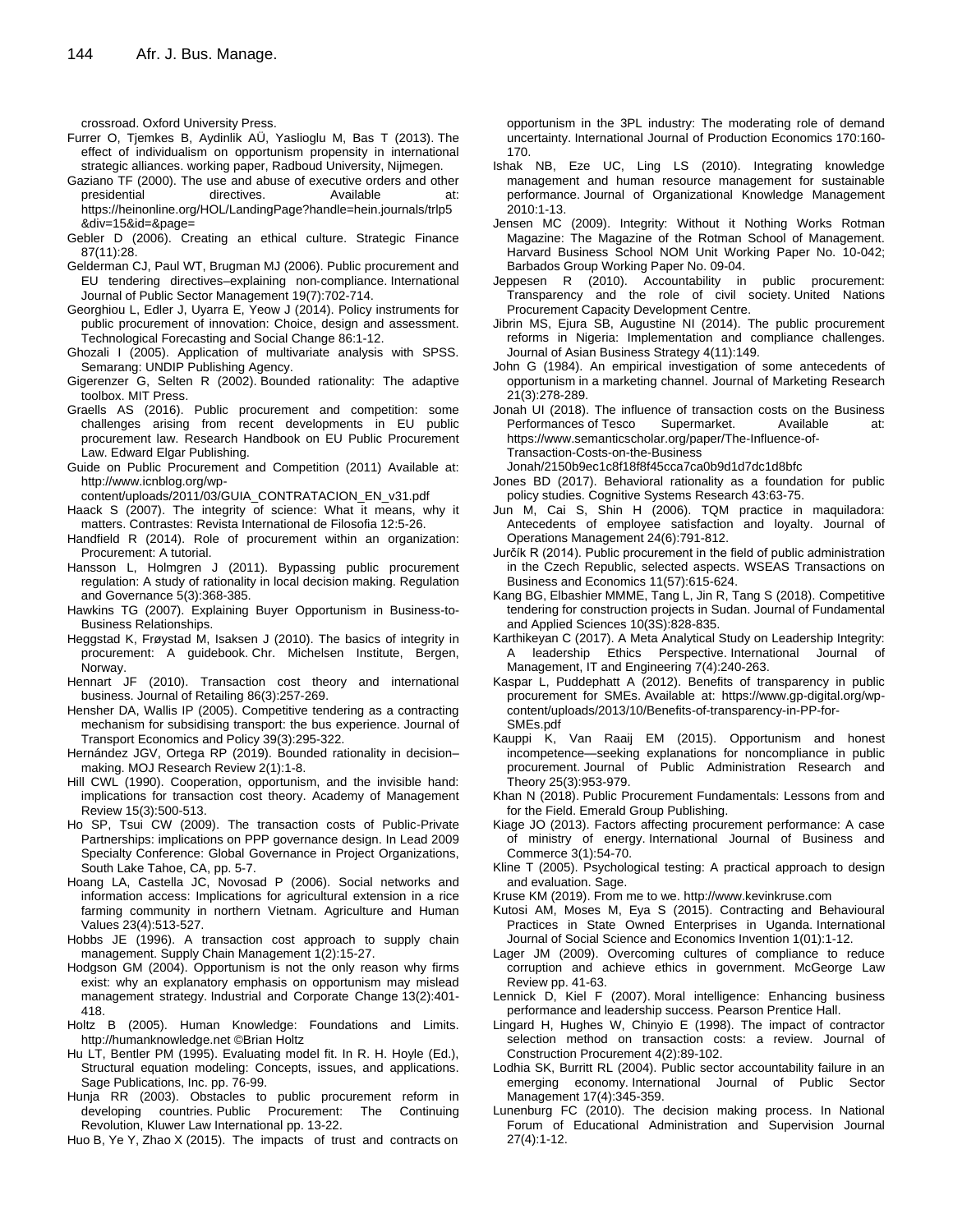- Lynch J, Angel J (2013). Public Procurement: Principles, Categories and Methods. Available at: http://samples.leanpub.com/procurement-principles-categories-andmethods-sample.pdf
- Lysons K, Farrington B (2010). Purchasing and supply chain management. Pearson Education India.
- Mantzaris EA (2014). Public procurement, tendering and corruption: Realities, challenges and tangible solutions. Available at: https://repository.up.ac.za/bitstream/handle/2263/58120/Mantzaris\_ Public\_2014.pdf?sequence=1&isAllowed=y
- Manu C (2005). The principle of value for money in procurement.
- Mathisen TA, Solvoll G (2008). Competitive tendering and structural changes: An example from the bus industry. Transport Policy 15(1):1-11.
- Mayavi HP (2013). An assessment of tendering procedures in public Organization The case of college of business education *(CBE)* (Doctoral dissertation, Mzumbe University).
- McCrudden C, Gross SG (2006). WTO government procurement rules and the local dynamics of procurement policies: a Malaysian case study. European Journal of International Law 17(1):151-185.
- Menzel DC (2015). Research on ethics and integrity in public administration: Moving forward, looking back. Public Integrity 17(4):343-370.
- Merry S, Power N, McManus M, Alison L (2012). Drivers of public trust and confidence in police in the UK. International Journal of Police Science and Management 14(2):118-135.
- Montgomery DC, Runger GC, Hubele NF (2009). Engineering statistics. John Wiley & Sons.
- Moorman RH, Grover S (2009). Why does leader integrity matter to followers? An uncertainty management-based explanation. International Journal of Leadership Studies 5(2):102-114.
- Moronda GB (2014). Factors affecting tendering process in public Sector: The case of ministry of health and social Welfare (Doctoral dissertation, Mzumbe University).
- Mroczek-Dąbrowska K, Gorynia M (2019). Understanding Transaction Costs in the Mesoeconomic Perspective. Argumenta Oeconomica 1(42):337-360.
- Musanzikwa M (2013). Public procurement system challenges in developing countries: The case of Zimbabwe. International Journal of Economics, Finance and Management Sciences 1(2):119-127.
- Mwandobo LJ (2013). The Role of Procurement Processes on the effectiveness of Public Procurement System in Tanzania. Doctoral dissertation, The Open University of Tanzania.
- Naidoo G (2012). The critical need for ethical leadership to curb corruption and promote good governance in the South African public sector. Journal of Public Administration 47(3):656-683.
- Ngugi JK, Mugo HW (2012). Internal factors affecting procurement process of supplies in the public sector; a survey of Kenya government ministries. 5th International Public Procurement Conference was held on August 17th.
- Nikolaeva E, Pletnev D (2016). The Role of the Transaction Costs in the Business Success of Small and Medium Sized Enterprises in Russia. Procedia Social and Behavioral Sciences 221:176-184.
- Ntayi JM, Ngoboka P, Kakooza CS (2013). Moral schemas and corruption in Ugandan public procurement. Journal of Business Ethics 112(3):417-436.
- Office of Government Commerce (2007). The official introduction to the ITIL service lifecycle. The Stationery Office.
- Oluka PN (2013). Public Procurement Reforms: Issues and Challenges: The case of Uganda. In Presentation at the CIPS Pan African Conference 21-22 at National Theatre, Ghana.
- Önder Ç, Erdil SE (2017). Opportunities and opportunism: Publication outlet selection under pressure to increase research productivity. Research Evaluation 26(2):66-77.
- Organisation for Economic Co-operation and Development (OECD) (2009). OECD principles for integrity in public procurement. OECD Publishing.
- Osei-Afoakwa K (2012) What makes corruption in the public procurement process awful? International Journal of Development and Sustainability 1:3.
- Ozkan-Tektas O (2014). The effects of opportunism and trust on buyer-supplier relationship: Do commitment types matter.

International Journal of Business and Social Research 4(9):14-26.

- Palanski ME, Kahai SS, Yammarino FJ (2011). Team virtues and performance: An examination of transparency, behavioral integrity, and trust. Journal of Business Ethics 99(2):201-216.
- Palanski ME, Yammarino FJ (2011). Impact of behavioral integrity on follower job performance: A three-study examination. The Leadership Quarterly 22(4):765-786.
- Parker D, Hartley K (2003). Transaction costs, relational contracting and public private partnerships: a case study of UK defence. Journal of Purchasing and Supply Management 9(3):97-108.
- Petrovic D, Milos K (2011). Transaction costs and the efficiency of institutions. Facta Universitatis 8(4):379-387.
- Ping Ho S, Levitt R, Tsui CW, Hsu Y (2015). Opportunism-focused transaction cost analysis of public-private partnerships. Journal of Management in Engineering 31(6):04015007.
- Poorchangizi B, Borhani F, Abbaszadeh A, Mirzaee M, Farokhzadian J (2019). The importance of professional values from nursing students' perspective. BMC Nursing 18(1):26.
- Priyanath S, Buthsala A (2017). Information, opportunism and business performance: A case of small businesses managed by women entrepreneurs in Sri Lanka. Asian Journal of Multidisciplinary Studies 5(11):230-239.
- Priyanto E, Maryunani G, Khusaini M (2014). Effects of asymmetric information, transaction cost to corporate governance, and public organization performance. IOSR Journal of Business and Management 15(6):14-27.
- Prottas DJ (2008). Perceived behavioral integrity: Relationships with employee attitudes, well-being, and absenteeism. Journal of Business Ethics 81(2):313-322.
- Puranam P, Stieglitz N, Osman M, Pillutla MM (2015). Modelling bounded rationality in organizations: Progress and prospects. Academy of Management Annals 9(1):337-392.
- Qaqaya H, Lipimile G (2008). The effects of anti-competitive business practices on developing countries and their development prospects. United Nations Conference on Trade and Development. United Nations. No. UNCT AD/DITC/CLP/2008/2. New York: United States of America.
- Rajeh M, Tookey JE, Rotimi JOB (2013). Determining the magnitude of transaction costs in construction procurement systems: An exploratory study. World Building Congress. Available at: <http://orapp.aut.ac.nz/handle/10292/5414>
- Raymond J (2008). Benchmarking in public procurement. Benchmarking: An International Journal 15(6):782-793.
- Reeves E (2008). The practice of contracting in public private partnerships: Transaction costs and relational contracting in the Irish schools sector. Public Administration 86(4):969-986.
- Rivasplata C (2002). The role of competitive tendering in transport integration: the cases of Chile and South Africa. In urban mobility for all. Proceedings of the 10th International Codatu Conference. Available at: [http://www.codatu.org/wp-content/uploads/The-role-of](http://www.codatu.org/wp-content/uploads/The-role-of-competitive-tendering-in-transport-integration-the-cases-of-Chile-and-South-africa-C.-RIVASPLATA.pdf)[competitive-tendering-in-transport-integration-the-cases-of-Chile](http://www.codatu.org/wp-content/uploads/The-role-of-competitive-tendering-in-transport-integration-the-cases-of-Chile-and-South-africa-C.-RIVASPLATA.pdf)[and-South-africa-C.-RIVASPLATA.pdf](http://www.codatu.org/wp-content/uploads/The-role-of-competitive-tendering-in-transport-integration-the-cases-of-Chile-and-South-africa-C.-RIVASPLATA.pdf)
- Rohr JA (2008). Ethics and integrity of governance: Perspectives across frontiers. Edward Elgar Publishing.
- Roman AV (2017). Tracing the effects of politicization on public procurement specialists' decision-making through values: A structural equation model of the broker-purist lens. Journal of Public Procurement 17(1):53-88.
- Ryan RM, Deci EL (2000). Intrinsic and extrinsic motivations: Classic definitions and new directions. Contemporary Educational Psychology 25(1):54-67.
- Sanchez-Graells A (2011). A Critical Appraisal of the Spanish National Competition Commission's Guide on Public Procurement and Competition (Una Visión Crítica de la'Guía Sobre Contratación Pública y Competencia'Publicada por la CNC) (in Spanish). Gaceta Jurídica de la Unión Europea y de la Competencia. Available at: [https://papers.ssrn.com/sol3/papers.cfm?abstract\\_id=1783062](https://papers.ssrn.com/sol3/papers.cfm?abstract_id=1783062)
- Schapper PR, Malta JNV, Gilbert DL (2006). An analytical framework for the management and reform of public procurement. Journal of Public Procurement 6(1/2):1-26.
- Schieg M (2008). Strategies for avoiding asymmetric information in construction project management. Journal of Business Economics